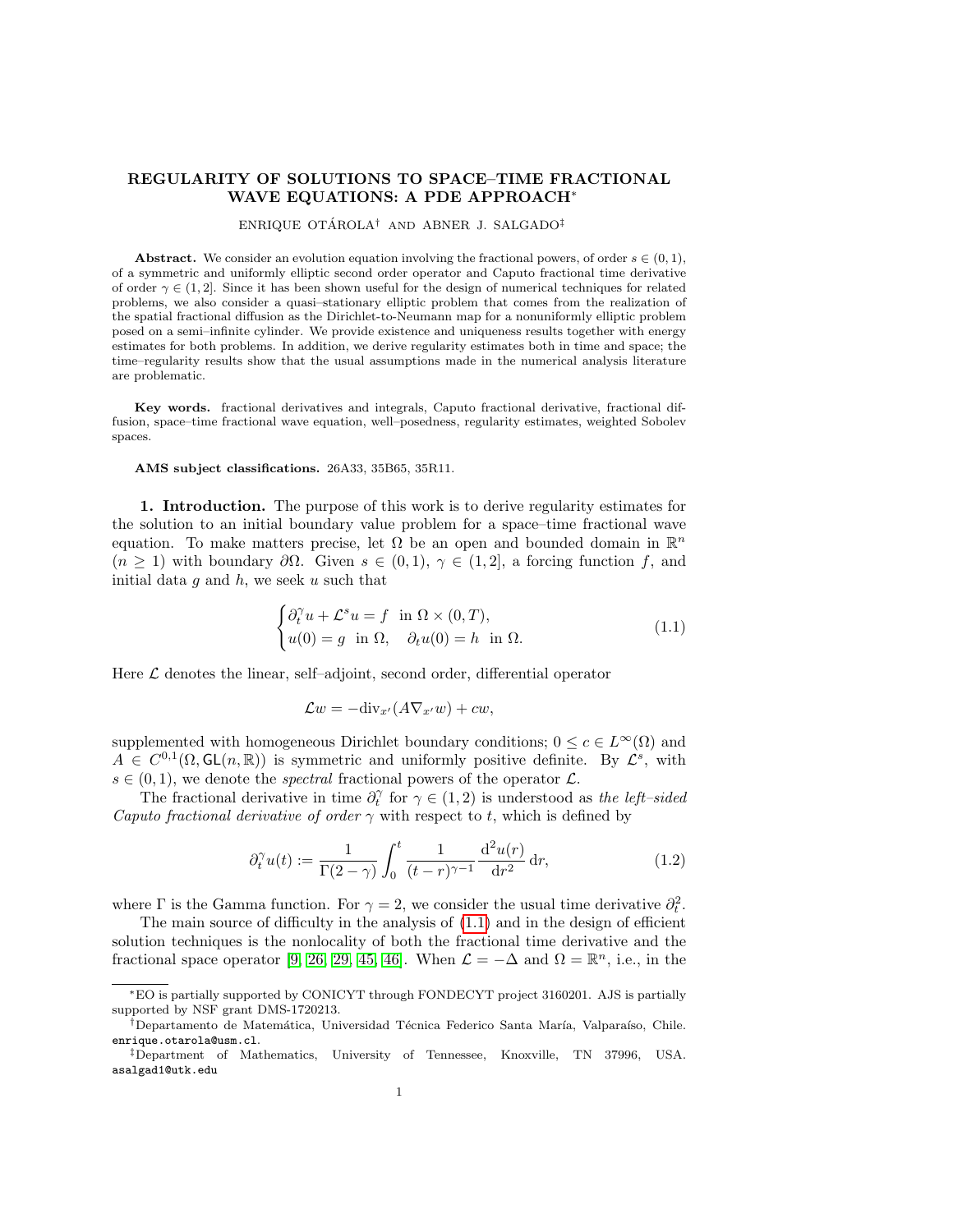### 2 E. OTÁROLA, A.J. SALGADO

case of the Laplacian in the whole space, Caffarelli and Silvestre [\[9\]](#page-21-0) have overcome this difficulty by localizing  $\mathcal{L}^s$  as the Dirichlet-to-Neumann map for an extension problem to the upper half-space  $\mathbb{R}^{n+1}_+$ . The extension corresponds to a nonuniformly elliptic PDE. This important result was later extended in [\[8\]](#page-21-1) and [\[47\]](#page-22-4) to bounded domains  $\Omega$  and more general operators, thereby obtaining an extension problem posed on the semi–infinite cylinder  $\mathcal{C} := \Omega \times (0,\infty)$ ; see also [\[10\]](#page-21-2). We shall use the Caffarelli– Silvestre extension result to rewrite our problem [\(1.1\)](#page-0-0) as the following quasi–stationary elliptic problem with a dynamic boundary condition [\[4,](#page-21-3) [11,](#page-21-4) [12,](#page-21-5) [51\]](#page-23-0):

<span id="page-1-0"></span>
$$
\begin{cases}\n-\text{div}\left(y^{\alpha}\mathbf{A}\nabla\mathscr{U}\right) + y^{\alpha}c\mathscr{U} = 0 \text{ in } \mathcal{C} \times (0,T), \qquad \mathscr{U} = 0 \text{ on } \partial_L \mathcal{C} \times (0,T), \\
d_s \partial_t^{\gamma}\mathscr{U} + \partial_{\nu}^{\alpha}\mathscr{U} = d_s f \text{ on } (\Omega \times \{0\}) \times (0,T),\n\end{cases} (1.3)
$$

with the initial conditions

<span id="page-1-1"></span>
$$
\mathscr{U} = g \text{ on } \Omega \times \{0\}, \ t = 0, \quad \partial_t \mathscr{U} = h \text{ on } \Omega \times \{0\}, \ t = 0,
$$
 (1.4)

where  $\partial_L C = \partial \Omega \times [0, \infty)$  corresponds to the lateral boundary of C,  $\alpha = 1 - 2s \in$  $(-1, 1), d_s = 2^{\alpha} \Gamma(1-s)/\Gamma(s)$  and the conormal exterior derivative of  $\mathcal{U}$  at  $\Omega \times \{0\}$  is

<span id="page-1-2"></span>
$$
\partial_{\nu}^{\alpha} \mathscr{U} = -\lim_{y \to 0^{+}} y^{\alpha} \mathscr{U}_{y};\tag{1.5}
$$

the limit must be understood in the sense of distributions [\[9,](#page-21-0) [10,](#page-21-2) [47\]](#page-22-4). We will call y the extended variable and the dimension  $n + 1$  in  $\mathbb{R}^{n+1}$  the extended dimension of problem  $(1.3)$ – $(1.4)$ . Finally,  $\mathbf{A} = \text{diag}\{A, 1\} \in C^{0,1}(\mathcal{C}, GL(n+1,\mathbb{R}))$ . With the solution  $\mathscr U$  to the extension problem  $(1.3)$ – $(1.4)$  at hand, we can find the solution to [\(1.1\)](#page-0-0) via [\[8,](#page-21-1) [9,](#page-21-0) [10,](#page-21-2) [47\]](#page-22-4):

$$
u = \mathscr{U}|_{y=0}.
$$

To the best of the authors' knowledge this is the first work that analyzes problem [\(1.1\)](#page-0-0) and its extended version [\(1.3\)](#page-1-0): we provide existence and uniqueness results and derive regularity estimates both in time and space. Concerning spatial regularity of the extended problem [\(1.3\)](#page-1-0), we derive such estimates in weighted Sobolev spaces. In particular, we establish analytic regularity with respect to the extended variable  $y \in (0,\infty)$ . We prove that  $\mathscr U$  belongs to countably normed, power–exponentially weighted Bochner spaces of analytic functions with respect to y, taking values in Sobolev spaces in  $\Omega$ . Our main motivation for deriving such regularity results is the fact that any rigorous study of a numerical scheme to approximate the solution to  $(1.1)$  via the resolution of problem  $(1.3)$  must be concerned with the regularity of its solution. In fact, as it is well known, smoothness and rate of approximation go hand in hand. This is exactly the content of direct and converse theorems in approximation theory [\[2,](#page-21-6) [24\]](#page-22-5). An instance of this is provided in [\[5,](#page-21-7) [37\]](#page-22-6) where, in the case of an elliptic equation involving the spectral fractional Laplacian, the analytic regularity of the solution to the extended problem with respect to the extended direction has been shown essential to provide efficient solution techniques.

In the literature, several numerical techniques have been proposed to approximate the solution to problems involving the Caputo fractional derivative of order  $\gamma \in (1, 2)$ . To the best of our knowledge the first work that proposes a scheme based on finite differences is [\[48\]](#page-22-7). In this work, the authors prove that the consistency error of such scheme is  $\mathcal{O}(\tau^{3-\gamma})$ , where  $\tau$  denotes the time step. However, this error estimate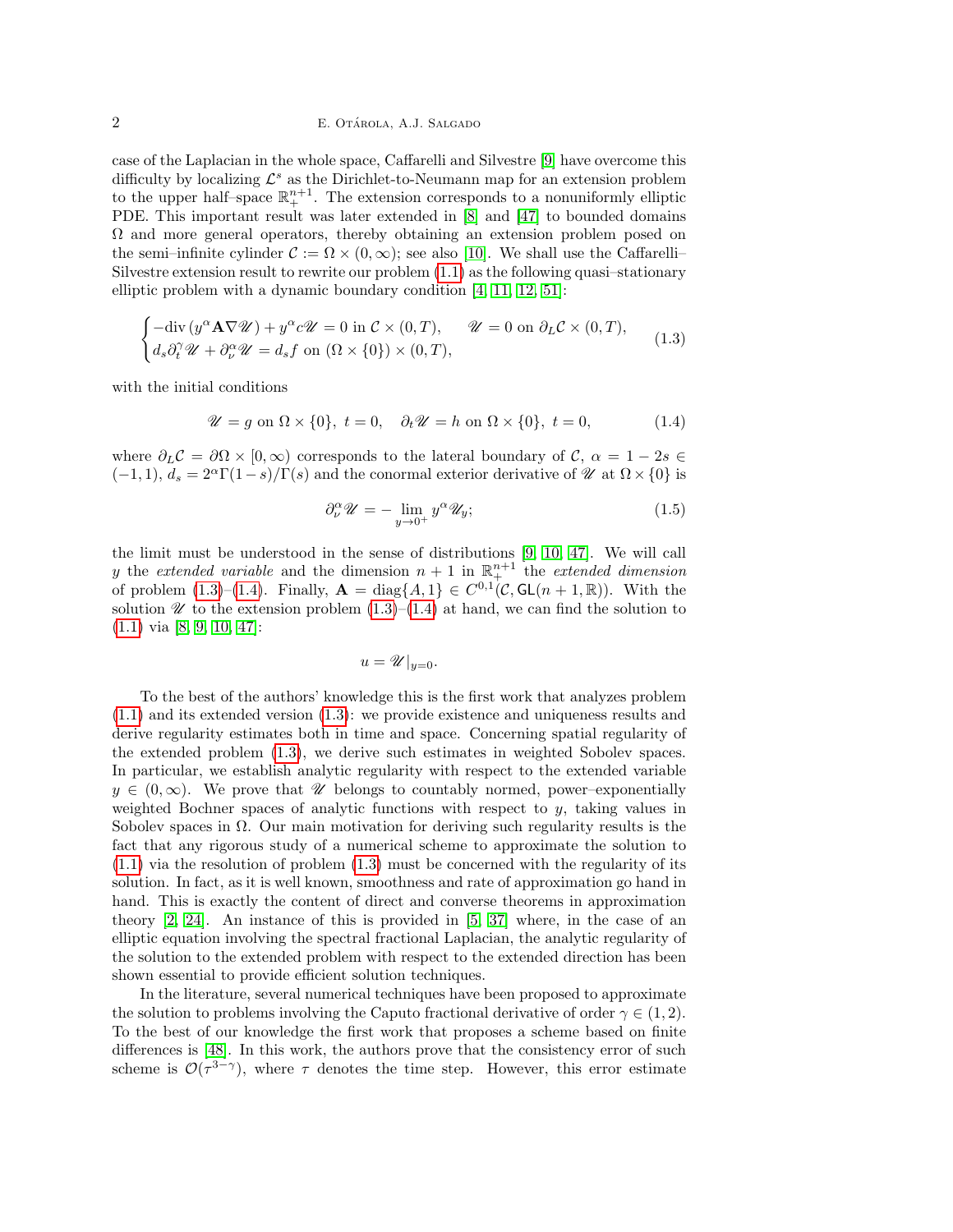requires a rather strong regularity assumption, namely that the third time derivative of u is continuous on  $[0, T]$ . This assumption is problematic and it has been largely ignored in the literature [\[13,](#page-21-8) [14,](#page-21-9) [23,](#page-22-8) [52\]](#page-23-1). Since  $\gamma \in (1, 2)$ , the second and higher order derivatives of the solution u of [\(1.1\)](#page-0-0) with respect to t are unbounded as  $t \downarrow 0$ . In this work, we examine the singular behavior of  $\partial_t^2 u$  and  $\partial_t^3 u$  when  $t \downarrow 0$  and derive realistic time–regularity estimates for u and  $\mathcal U$  in Theorems [4.2](#page-14-0) and [4.3,](#page-15-0) respectively. These refined regularity estimates are of importance in the analysis of time discretization schemes for problems  $(1.1)$  and  $(1.3)$ .

The outline of this paper is as follows. In section [2](#page-2-0) we introduce some terminology used throughout this work. We recall the spectral definition of fractional powers of elliptic operators in section [2.1](#page-3-0) and, in section [2.2,](#page-3-1) state the essential result by Caffarelli and Silvestre about their localization. In sections [2.3](#page-4-0) and [2.4,](#page-4-1) we introduce some elements of fractional calculus that will be important in the analysis that follows. Upon introducing suitable definitions of weak solutions, we derive the well–posedness of problems  $(1.1)$  and  $(1.3)$ – $(1.4)$  in sections [3.1](#page-5-0) and [3.2,](#page-10-0) respectively. In section [4.1](#page-12-0) we derive time regularity results for problems  $(1.1)$  and  $(1.3)$ – $(1.4)$ , while, in section [4.2](#page-15-1) we study spatial regularity properties for the solution to the extended problem  $(1.3)$ – $(1.4)$ . Space-time regularity of the solution to  $(1.3)$ – $(1.4)$  is discussed in section [4.3.](#page-18-0) We conclude the discussion with section [4.4](#page-19-0) where we sketch how the obtained regularity results can be applied to the derivation of error estimates for fully discrete schemes for  $(1.3)–(1.4)$  $(1.3)–(1.4)$ .

<span id="page-2-0"></span>2. Notation and preliminaries. Throughout this work  $\Omega$  is an open, bounded, and convex subset of  $\mathbb{R}^n$  ( $n \geq 1$ ) with boundary  $\partial \Omega$ . We will follow the notation of [\[39,](#page-22-9) [41\]](#page-22-10) and define the semi–infinite cylinder  $\mathcal{C} := \Omega \times (0, \infty)$  and its lateral boundary  $\partial_L C := \partial \Omega \times [0, \infty)$ . For  $\gamma > 0$ , we define the truncated cylinder with base  $\Omega$  and height *Y* as  $\mathcal{C}_{\gamma} := \Omega \times (0, \gamma)$ ; its lateral boundary is denoted by  $\partial_L \mathcal{C}_{\gamma} = \partial \Omega \times (0, \gamma)$ . Since we will be dealing with objects defined in  $\mathbb{R}^n$  and  $\mathbb{R}^{n+1}$ , it will be convenient to distinguish the extended  $(n + 1)$ -dimension: if  $x \in \mathbb{R}^{n+1}$ , we write  $x = (x', y)$ , with  $x' \in \mathbb{R}^n$  and  $y \in \mathbb{R}$ .

Whenever X is a normed space, X' denotes its dual and  $\|\cdot\|_X$  its norm. If, in addition, Y is a normed space, we write  $X \hookrightarrow Y$  to indicate continuous embedding. We will follow standard notation for function spaces [\[3,](#page-21-10) [49\]](#page-22-11). For an open set  $D \subset \mathbb{R}^d$  $(d \ge 1)$ , if  $\omega$  is a weight and  $p \in (1,\infty)$  we denote the Lebesgue space of p-integrable functions with respect to the measure  $\omega dx$  by  $L^p(\omega, D)$  [\[21,](#page-21-11) [27,](#page-22-12) [50\]](#page-22-13). Similar notation will be used for weighted Sobolev spaces. If  $T > 0$  and  $\phi : D \times (0,T) \to \mathbb{R}$ , we consider  $\phi$  as a function of t with values in a Banach space  $X, \phi : (0,T) \ni t \mapsto \phi(t) \equiv \phi(\cdot, t) \in$ X. For  $1 \leq p \leq \infty$ ,  $L^p(0,T;X)$  is the space of X-valued functions whose norm in X is in  $L^p(0,T)$ . This is a Banach space for the norm

$$
\|\phi\|_{L^p(0,T;X)} = \left(\int_0^T \|\phi(t)\|_X^p dt\right)^{\frac{1}{p}}, \quad 1 \le p < \infty, \quad \|\phi\|_{L^{\infty}(0,T;X)} = \operatorname*{esssup}_{t \in (0,T)} \|\phi(t)\|_X.
$$

The relation  $a \lesssim b$  means  $a \leq Cb$ , with a constant C that neither depends on a or b. The value of C might change at each occurrence.

Finally, since we assume  $\Omega$  to be convex, in what follows we will make use, without explicit mention, of the following regularity result [\[20\]](#page-21-12):

<span id="page-2-1"></span>
$$
||w||_{H^2(\Omega)} \lesssim ||\mathcal{L}w||_{L^2(\Omega)} \quad \forall w \in H^2(\Omega) \cap H_0^1(\Omega). \tag{2.1}
$$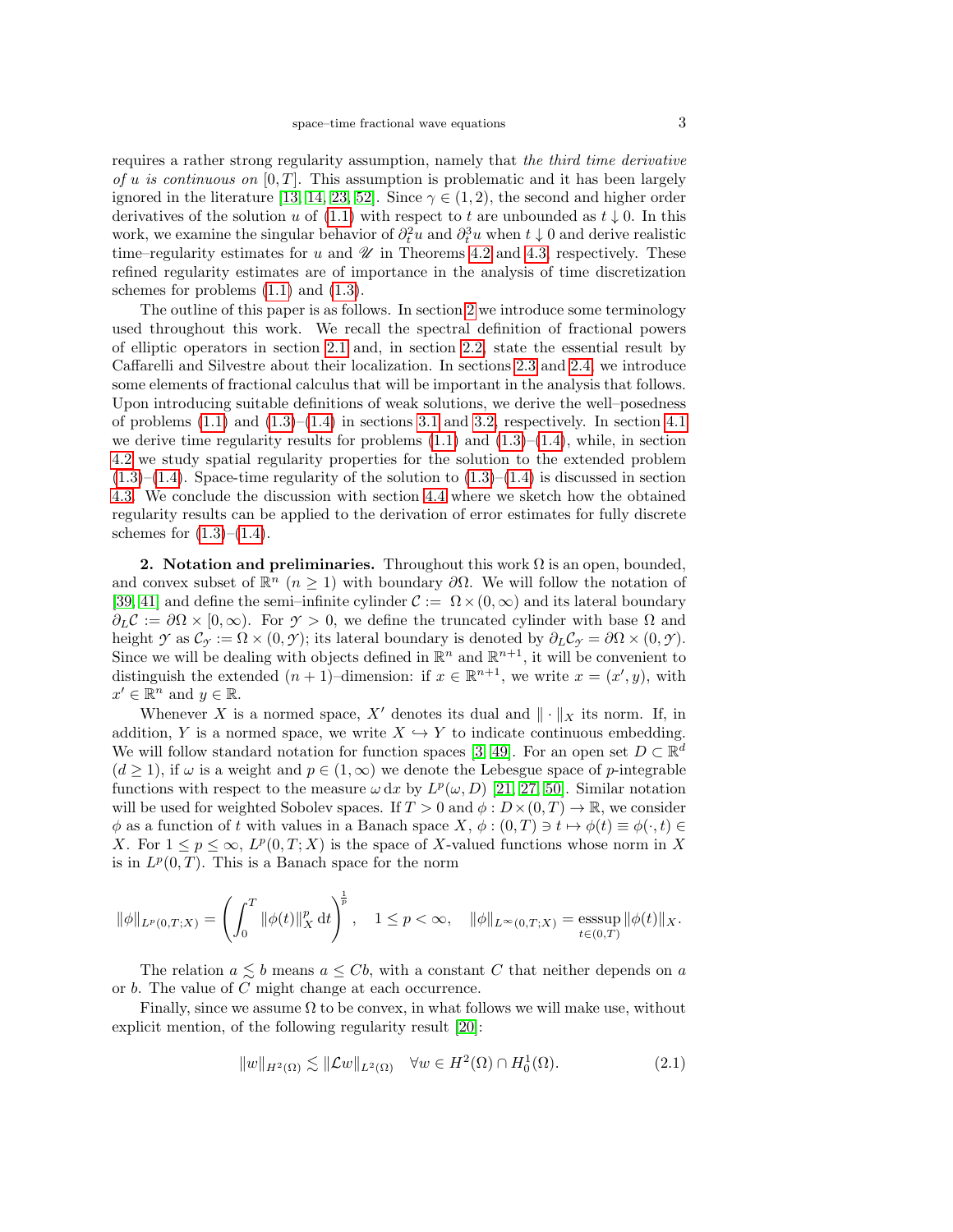#### 4 **E. OTÁROLA, A.J. SALGADO**

<span id="page-3-0"></span>2.1. Fractional powers of second order elliptic operators. We adopt the spectral definition for the fractional powers of the operator  $\mathcal{L}$ . This is, to define  $\mathcal{L}^s$ , we invoke spectral theory for the operator  $\mathcal{L}$  [\[6\]](#page-21-13). The eigenvalue problem: Find  $(\lambda, \varphi) \in \mathbb{R} \times H_0^1(\Omega) \setminus \{0\}$  such that

<span id="page-3-2"></span>
$$
\mathcal{L}\varphi = \lambda\varphi \text{ in } \Omega, \qquad \varphi = 0 \text{ on } \partial\Omega,\tag{2.2}
$$

has a countable collection of solutions  $\{\lambda_{\ell}, \varphi_{\ell}\}_{\ell \in \mathbb{N}} \subset \mathbb{R}_+ \times H_0^1(\Omega)$  such that  $\{\varphi_{\ell}\}_{\ell=1}^{\infty}$ is an orthonormal basis of  $L^2(\Omega)$  and an orthogonal basis of  $H_0^1(\Omega)$ , for the inner product induced by  $\mathcal{L}$ . With these eigenpairs at hand, we introduce, for  $s \geq 0$ , the space

<span id="page-3-3"></span>
$$
\mathbb{H}^s(\Omega) = \left\{ w = \sum_{\ell=1}^{\infty} w_{\ell} \varphi_{\ell} : ||w||_{\mathbb{H}^s(\Omega)}^2 := \sum_{\ell=1}^{\infty} \lambda_{\ell}^s |w_{\ell}|^2 < \infty \right\},\tag{2.3}
$$

and denote by  $\mathbb{H}^{-s}(\Omega)$  the dual space of  $\mathbb{H}^{s}(\Omega)$ . The duality pairing between the aforementioned spaces will be denoted by  $\langle \cdot, \cdot \rangle$ .

We notice that, if  $s \in (0, \frac{1}{2})$ ,  $\mathbb{H}^s(\Omega) = H^s(\Omega) = H^s_0(\Omega)$ , while, for  $s \in (\frac{1}{2}, 1)$ ,  $\mathbb{H}^{s}(\Omega)$  can be characterized by [\[32,](#page-22-14) [34,](#page-22-15) [49\]](#page-22-11)

$$
\mathbb{H}^s(\Omega) = \{ w \in H^s(\Omega) : w = 0 \text{ on } \partial\Omega \}.
$$

If  $s = \frac{1}{2}$ , we have that  $\mathbb{H}^{\frac{1}{2}}(\Omega)$  is the so-called Lions–Magenes space  $H_{00}^{\frac{1}{2}}(\Omega)$  [\[32,](#page-22-14) [49\]](#page-22-11). If  $s \in (1,2]$ , owing to  $(2.1)$ , we have that  $\mathbb{H}^s(\Omega) = H^s(\Omega) \cap H_0^1(\Omega)$  [\[17\]](#page-21-14).

The fractional powers of the operator  $\mathcal L$  are thus defined by

$$
\mathcal{L}^s : \mathbb{H}^s(\Omega) \to \mathbb{H}^{-s}(\Omega), \quad \mathcal{L}^s w := \sum_{\ell=1}^{\infty} \lambda_{\ell}^s w_{\ell} \varphi_{\ell}, \quad s \in (0,1).
$$
 (2.4)

<span id="page-3-1"></span>2.2. Weighted Sobolev spaces. Both extensions, the one by Caffarelli and Silvestre [\[9\]](#page-21-0) and the ones in [\[8,](#page-21-1) [10,](#page-21-2) [47\]](#page-22-4) for  $\Omega$  bounded and general elliptic operators require us to deal with a local but nonuniformly elliptic problem. To provide an analysis it is thus suitable to define the weighted Sobolev space

$$
\mathring{H}_L^1(y^\alpha, \mathcal{C}) = \{ w \in H^1(y^\alpha, \mathcal{C}) : w = 0 \text{ on } \partial_L \mathcal{C} \}.
$$
\n(2.5)

Since  $\alpha \in (-1,1)$ ,  $|y|^{\alpha}$  belongs to the Muckenhoupt class  $A_2$  [\[15,](#page-21-15) [38,](#page-22-16) [50\]](#page-22-13). We thus have the following important consequences:  $H^1(y^\alpha, \mathcal{C})$  is a Hilbert space and  $C^\infty(\Omega) \cap$  $H^1(y^\alpha, \mathcal{C})$  is dense in  $H^1(|y|^\alpha, \mathcal{C})$  (cf. [\[50,](#page-22-13) Proposition 2.1.2, Corollary 2.1.6], [\[28\]](#page-22-17) and [\[18,](#page-21-16) Theorem 1]).

As  $[39,$  inequality  $(2.21)$  shows, the following *weighted Poincaré inequality* holds:

$$
||w||_{L^{2}(y^{\alpha}, \mathcal{C})} \lesssim ||\nabla w||_{L^{2}(y^{\alpha}, \mathcal{C})} \quad \forall w \in \mathring{H}^{1}_{L}(y^{\alpha}, \mathcal{C}).
$$
\n(2.6)

Thus,  $\|\nabla w\|_{L^2(y^\alpha,\mathcal{C})}$  is equivalent to the norm in  $\mathring{H}_L^1(y^\alpha,\mathcal{C})$ . For  $w \in H^1(y^\alpha,\mathcal{C})$ ,  $\text{tr}_\Omega w$ denotes its trace onto  $\Omega \times \{0\}$ . We recall that, for  $\alpha = 1 - 2s$ , [\[39,](#page-22-9) Prop. 2.5] yields

$$
\operatorname{tr}_{\Omega} \mathring{H}_L^1(y^{\alpha}, \mathcal{C}) = \mathbb{H}^s(\Omega), \qquad \|\operatorname{tr}_{\Omega} w\|_{\mathbb{H}^s(\Omega)} \lesssim \|w\|_{\mathring{H}_L^1(y^{\alpha}, \mathcal{C})}. \tag{2.7}
$$

The seminal work of Caffarelli and Silvestre [\[9\]](#page-21-0) and its extensions to bounded domains [\[8,](#page-21-1) [10,](#page-21-2) [47\]](#page-22-4) showed that the operator  $\mathcal{L}^s$  can be realized as the Dirichletto-Neumann map for a nonuniformly elliptic boundary value problem. Namely, if  $\mathcal{U} \in \mathring{H}^1_L(y^\alpha, \mathcal{C})$  solves

$$
-\operatorname{div}\left(y^{\alpha}\mathbf{A}\nabla\mathcal{U}\right) + cy^{\alpha}\mathcal{U} = 0 \text{ in } \mathcal{C}, \quad \mathcal{U} = 0 \text{ on } \partial_L\mathcal{C}, \quad \partial_{\nu}^{\alpha}\mathcal{U} = d_s f \text{ on } \Omega \times \{0\}, \tag{2.8}
$$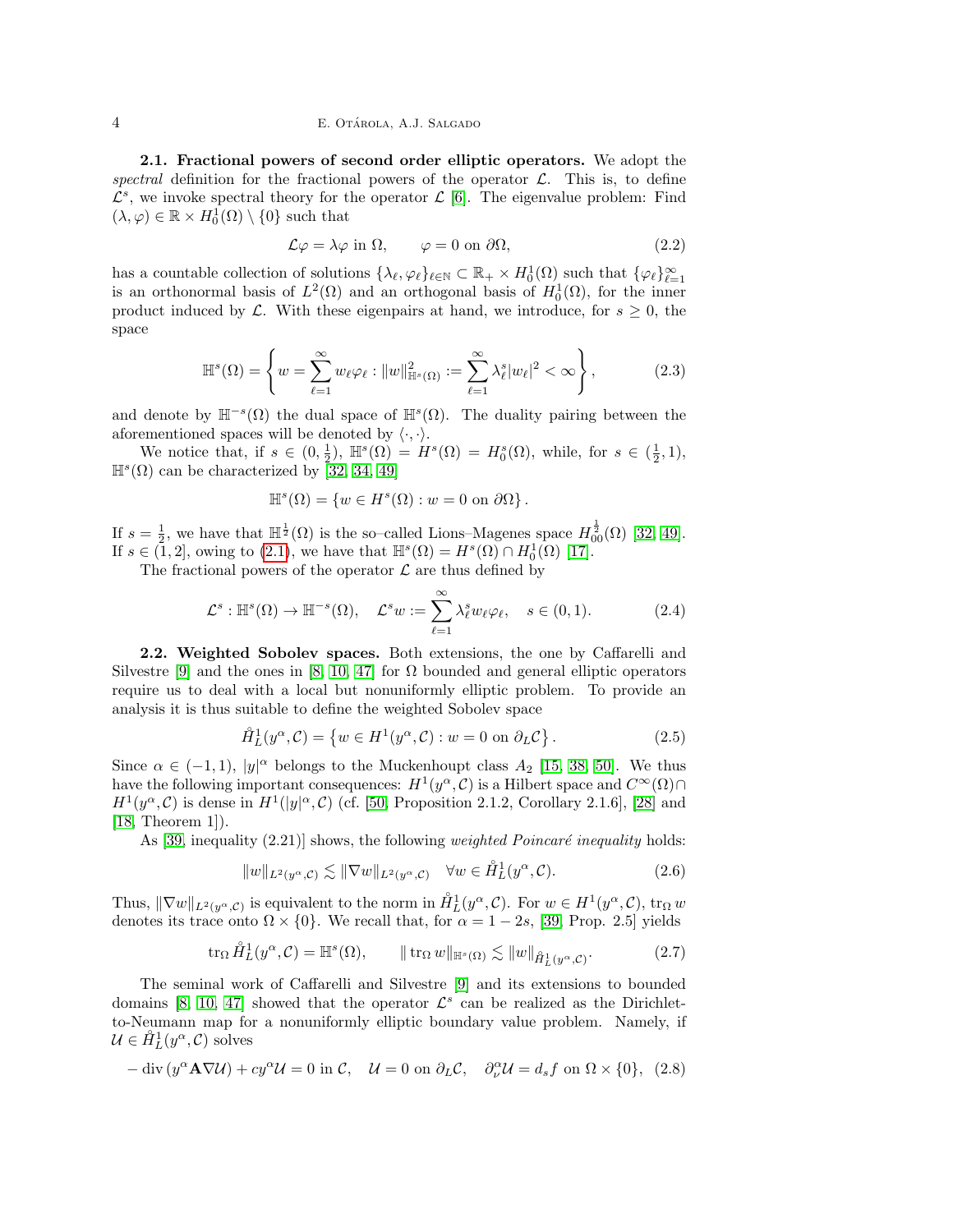where  $\alpha = 1 - 2s$ ,  $\partial_{\nu}^{\alpha} \mathcal{U} = -\lim_{y \downarrow 0} y^{\alpha} \mathcal{U}_y$  and  $d_s = 2^{\alpha} \Gamma(1 - s) / \Gamma(s)$  is a normalization constant, then  $\mathfrak{u} = \text{tr}_{\Omega} \mathcal{U} \in \mathbb{H}^{s}(\tilde{\Omega})$  solves

<span id="page-4-4"></span>
$$
\mathcal{L}^s \mathfrak{u} = f. \tag{2.9}
$$

<span id="page-4-0"></span>2.3. Fractional derivatives and integrals. The left–sided Caputo fractional derivative of order  $\gamma \in (1, 2)$  is defined as in [\(1.2\)](#page-0-1).

Given a function  $g \in L^1(0,T)$ , the left Riemann–Liouville fractional integral  $I^{\sigma}[g]$ of order  $\sigma > 0$  is defined by [\[26,](#page-22-0) formula (2.1.1)], [\[45,](#page-22-2) formula (2.17)]

$$
I^{\sigma}[g](t) = \frac{1}{\Gamma(\sigma)} \int_0^t \frac{g(r)}{(t-r)^{1-\sigma}} dr.
$$
 (2.10)

Young's inequality for convolutions immediately yields the following result.

LEMMA 2.1 (continuity). If  $g \in L^2(0,T)$  and  $\phi \in L^1(0,T)$ , then the operator

$$
g \mapsto \Phi
$$
,  $\Phi(t) = \phi \star g(t) = \int_0^t \phi(t - r)g(r) dr$ 

is continuous from  $L^2(0,T)$  into itself and  $\|\Phi\|_{L^2(0,T)} \leq \|\phi\|_{L^1(0,T)} \|g\|_{L^2(0,T)}$ .

COROLLARY 2.2 (continuity of  $I^{\sigma}$ ). For any  $\sigma > 0$ , the left Riemann-Liouville fractional integral  $I^{\sigma}g$  is continuous from  $L^2(0,T)$  into itself and

$$
||I^{\sigma}[g]||_{L^{2}(0,T)} \leq \frac{T^{\sigma}}{\Gamma(\sigma+1)} ||g||_{L^{2}(0,T)} \quad \forall g \in L^{2}(0,T).
$$

<span id="page-4-1"></span>**2.4. The Mittag-Leffler function.** For  $\gamma > 0$  and  $\mu \in \mathbb{C}$ , we define the two– parameter Mittag–Leffler function  $E_{\gamma,\mu}$  as [\[19,](#page-21-17) [26,](#page-22-0) [42\]](#page-22-18)

$$
E_{\gamma,\mu}(z) := \sum_{k=0}^{\infty} \frac{z^k}{\Gamma(\gamma k + \mu)}, \quad z \in \mathbb{C},
$$
\n(2.11)

which generalizes the classical Mittag–Leffler function  $E_{\gamma}(z) := E_{\gamma,1}(z)$ . It can be shown that  $E_{\gamma,\mu}(z)$  is an entire function of  $z \in \mathbb{C}$ . In what follows the following members of the family  $\{E_{\gamma,\mu} : \gamma > 0, \mu \in \mathbb{R}\}\$  will be of importance:  $E_{\gamma,1}, E_{\gamma,2}$ , and  $E_{\gamma,\gamma}$ ; they will allow us to derive solution representation formulas for [\(1.1\)](#page-0-0) and [\(1.3\)](#page-1-0)–[\(1.4\)](#page-1-1) in the case that  $\gamma \in (1, 2)$ .

For  $\lambda, \gamma, t \in \mathbb{R}^+$ , we have [\[26,](#page-22-0) Lemma 2.23]

$$
\partial_t^{\gamma} E_{\gamma,1}(-\lambda t^{\gamma}) = -\lambda E_{\gamma,1}(-\lambda t^{\gamma}). \tag{2.12}
$$

If  $\gamma \in (0, 2)$ ,  $\mu \in \mathbb{R}$ ,  $\pi \gamma/2 < \delta < \min\{\pi, \pi \gamma\}$  and  $\delta \leq |\arg(z)| \leq \pi$ , then

<span id="page-4-2"></span>
$$
|E_{\gamma,\mu}(z)| \lesssim (1+|z|)^{-1},\tag{2.13}
$$

where the hidden constant depends only on  $\gamma$ ,  $\mu$  and  $\delta$ ; see [\[26,](#page-22-0) Section 1.8] and [\[42,](#page-22-18) Theorem 1.6].

For  $q \in \mathbb{N}$  and  $\gamma, \mu - q \in \mathbb{R}^+$  the following differentiation formula follows from [\[42,](#page-22-18) formula (1.83)]

<span id="page-4-3"></span>
$$
\left(\frac{\mathrm{d}}{\mathrm{d}t}\right)^q \left(t^{\mu-1} E_{\gamma,\mu}(t^{\gamma})\right) = t^{\mu-q-1} E_{\gamma,\mu-q}(t^{\gamma}).\tag{2.14}
$$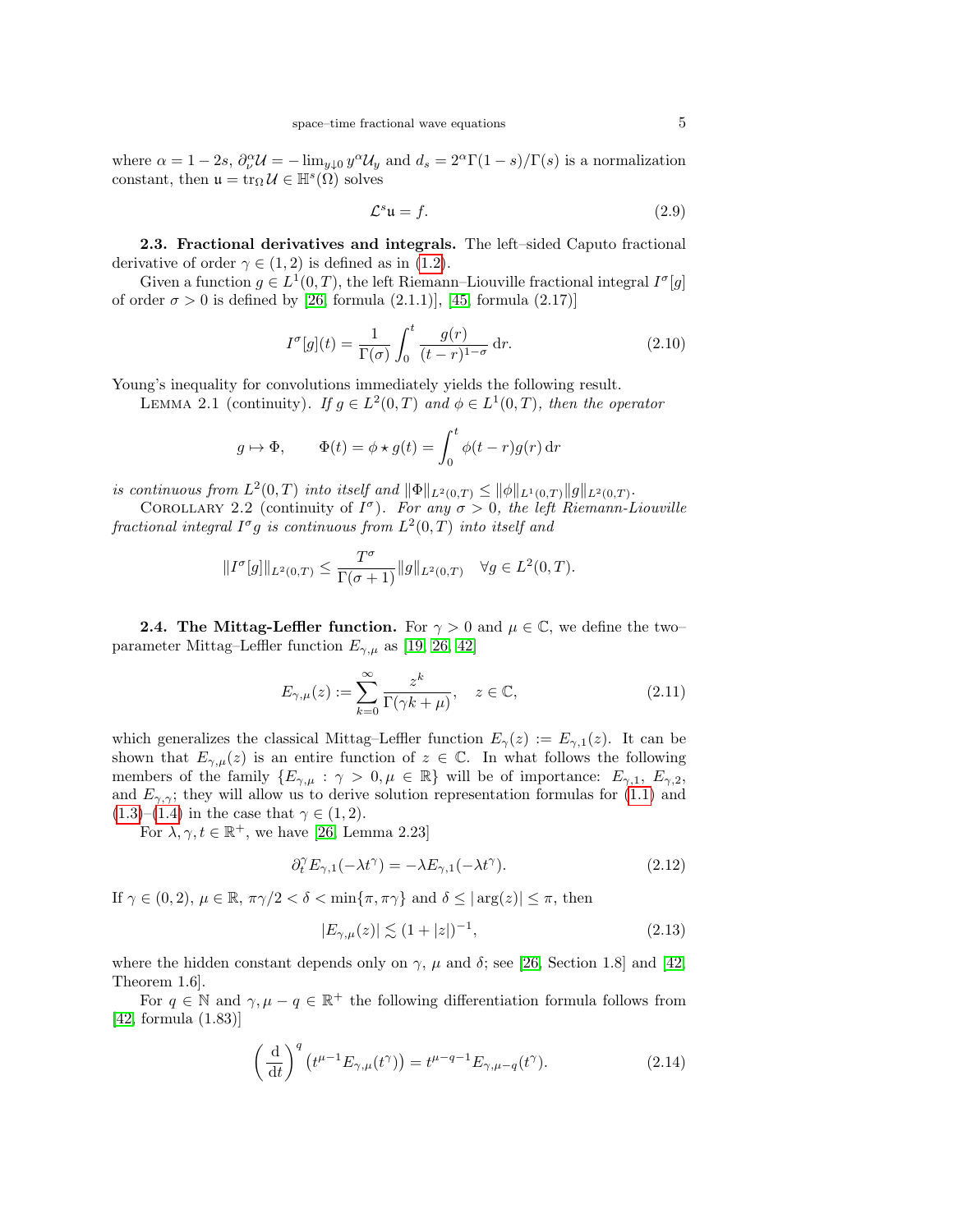As an application of the previous formula we record, for future reference, the following particular cases: If  $t, \gamma, \lambda \in \mathbb{R}^+$ , then

<span id="page-5-2"></span>
$$
\frac{\mathrm{d}}{\mathrm{d}t} \left( t E_{\gamma,2}(-\lambda t^{\gamma}) \right) = E_{\gamma,1}(-\lambda t^{\gamma}),\tag{2.15}
$$

and

<span id="page-5-3"></span>
$$
\frac{\mathrm{d}}{\mathrm{d}t} \left( t^{\gamma - 1} E_{\gamma, \gamma}(-\lambda t^{\gamma}) \right) = t^{\gamma - 2} E_{\gamma, \gamma - 1}(-\lambda t^{\gamma}); \tag{2.16}
$$

see also [\[25,](#page-22-19) Lemma 2.2] and [\[44,](#page-22-20) Lemma 3.2].

We conclude this section with the following formula that follows from [\[44,](#page-22-20) Lemma 3.2 and [\[25,](#page-22-19) Lemma 2.2]: If  $t, \gamma, \lambda \in \mathbb{R}^+$  and q denotes a positive integer, then

<span id="page-5-4"></span>
$$
\left(\frac{\mathrm{d}}{\mathrm{d}t}\right)^q E_{\gamma,1}(-\lambda t^{\gamma}) = -\lambda t^{\gamma-q} E_{\gamma,\gamma-q+1}(-\lambda t^{\gamma}).\tag{2.17}
$$

3. Well–posedness and energy estimates. In this section we will study the existence and uniqueness of weak solutions to problems  $(1.1)$  and  $(1.3)$ – $(1.4)$  and derive energy estimates. We will begin with the analysis of the fractional wave equation [\(1.1\)](#page-0-0) and distinguish two cases:  $\gamma = 2$  and  $\gamma \in (1, 2)$ ; the first one being considerable simpler.

### <span id="page-5-0"></span>3.1. The fractional wave equation.

**3.1.1.** Case  $\gamma = 2$ . We assume that the data of problem [\(1.1\)](#page-0-0) is such that  $f \in L^2(0,T;L^2(\Omega)), g \in \mathbb{H}^s(\Omega)$  and  $h \in L^2(\Omega)$ .

<span id="page-5-1"></span>DEFINITION 3.1 (weak solution for  $\gamma = 2$ ). We call  $u \in L^2(0,T;\mathbb{H}^s(\Omega))$ , with  $\partial_t u \in L^2(0,T;L^2(\Omega))$  and  $\partial_t^2 u \in L^2(0,T;\mathbb{H}^{-s}(\Omega))$ , a weak solution of problem [\(1.1\)](#page-0-0) if  $u(0) = g, \, \partial_t u(0) = h$  and a.e.  $t \in (0, T)$ ,

$$
\langle \partial_t^2 u, v \rangle + \langle \mathcal{L}^s u, v \rangle = \langle f, v \rangle \quad \forall v \in \mathbb{H}^s(\Omega),
$$

where  $\langle \cdot, \cdot \rangle$  denotes the the duality pairing between  $\mathbb{H}^{s}(\Omega)$  and  $\mathbb{H}^{-s}(\Omega)$ .

<span id="page-5-5"></span>REMARK 3.2 (initial conditions  $\gamma = 2$ ). Since a weak solution u of [\(1.1\)](#page-0-0) satisfies that  $u \in L^2(0,T;\mathbb{H}^s(\Omega))$ ,  $\partial_t u \in L^2(0,T;L^2(\Omega))$  and  $\partial_t^2 u \in L^2(0,T;\mathbb{H}^{-s}(\Omega))$ , an application of [\[43,](#page-22-21) Lemma 7.3] implies that  $u \in C([0,T]; L^2(\Omega))$  and that  $\partial_t u \in$  $C([0,T]; \mathbb{H}^{-s}(\Omega))$ . Consequently, the initial conditions involved in Definition [3.1](#page-5-1) are appropriately defined.

Existence and uniqueness of a weak solution, in the sense of Definition [3.1,](#page-5-1) to problem [\(1.1\)](#page-0-0), together with energy estimates are obtained by slightly modifying the arguments, based on a Galerkin technique, of [\[16,](#page-21-18) [32,](#page-22-14) [43\]](#page-22-21). For brevity, we present the following result and leave the details to the reader. We only mention, since this will be used below, that the solution has the representation  $u(x',t) = \sum_{k\geq 1} u_k(t) \varphi_k(x')$ , where the coefficients  $u_k$  are given by

<span id="page-5-7"></span>
$$
u_k(t) = g_k \cos(\lambda_k^{s/2} t) + \frac{h_k}{\lambda_k^{s/2}} \sin(\lambda_k^{s/2} t) + \frac{1}{\lambda_k^{s/2}} \int_0^t f_k(r) \sin(\lambda_k^{s/2} (t - r)) dr.
$$
 (3.1)

<span id="page-5-6"></span>THEOREM 3.3 (well–posedness for  $\gamma = 2$ ). Given  $s \in (0,1)$ ,  $\gamma = 2$ ,  $f \in$  $L^2(0,T;L^2(\Omega))$ ,  $g \in \mathbb{H}^s(\Omega)$  and  $h \in L^2(\Omega)$ , problem [\(1.1\)](#page-0-0) has a unique weak solution. In addition,

$$
||u||_{L^{\infty}(0,T;\mathbb{H}^{s}(\Omega))}+||\partial_{t}u||_{L^{\infty}(0,T;L^{2}(\Omega))}\lesssim ||f||_{L^{2}(0,T;L^{2}(\Omega))}+||g||_{\mathbb{H}^{s}(\Omega)}+||h||_{L^{2}(\Omega)},
$$
(3.2)

where the hidden constant is independent of the problem data.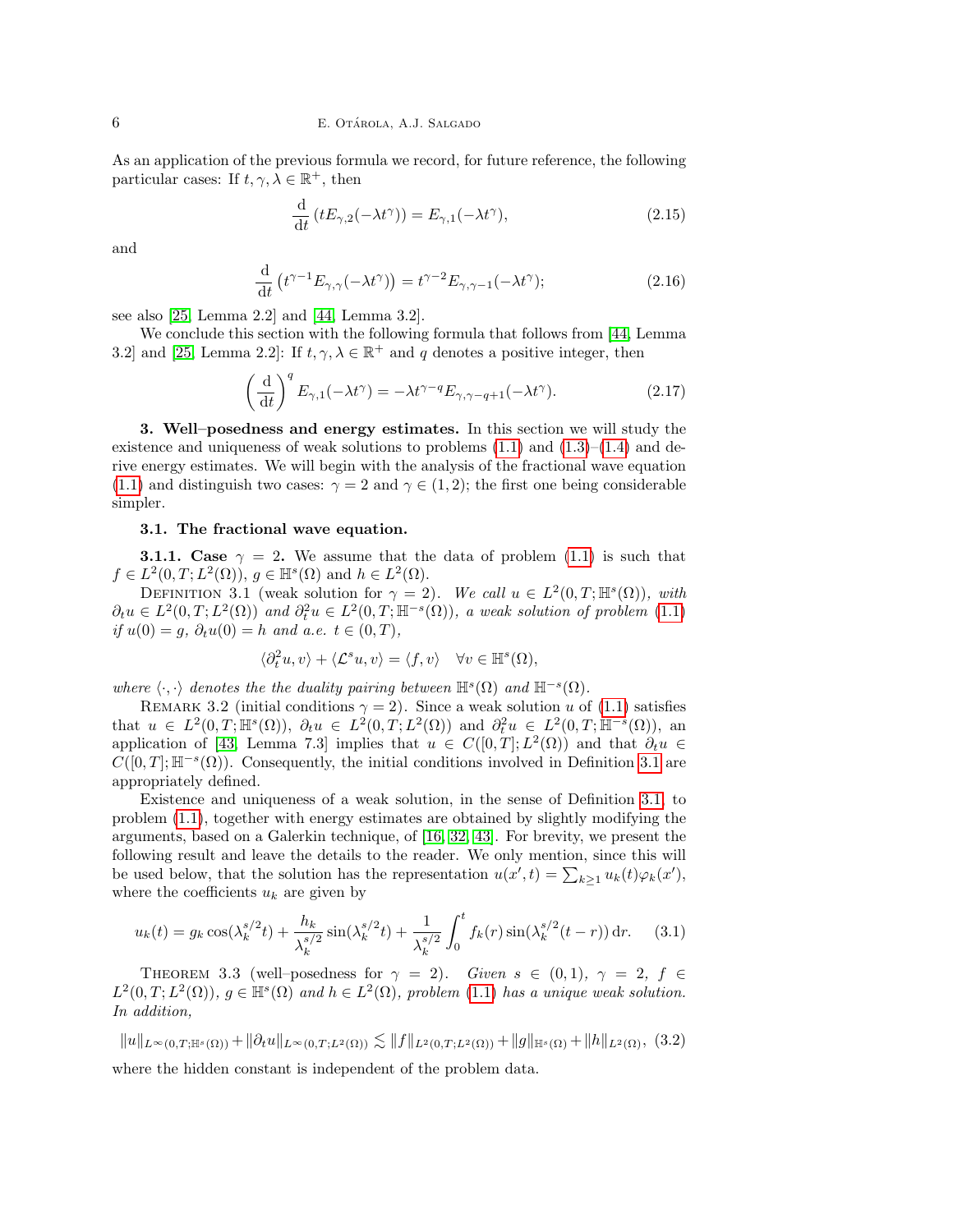**3.1.2.** Case  $\gamma \in (1, 2)$ . The analysis of fractional evolution differential equations as [\(1.1\)](#page-0-0) and the derivation of energy estimates is not an easy task. The main technical difficulty lies in the fact that an exact integration by parts formula is not available. This has two main consequences. First, it is difficult to introduce a definition of weak solutions to [\(1.1\)](#page-0-0) in the sense of distributions [\[25\]](#page-22-19). Second, when deriving an energy estimates boundary terms need to be estimated.

In this section, we follow [\[25,](#page-22-19) [44\]](#page-22-20) and obtain the existence and uniqueness of a suitable weak solution to problem [\(1.1\)](#page-0-0) together with energy estimates. The analysis is based on a solution representation formula. To describe it, we invoke the eigenpairs defined in Section [2.1,](#page-3-0) and formally write the solution to problem [\(1.1\)](#page-0-0) as follows:

<span id="page-6-2"></span><span id="page-6-1"></span>
$$
u(x',t) = \sum_{k \ge 1} u_k(t)\varphi_k(x').
$$
 (3.3)

Since, at this formal stage, we have  $u(x', 0) = g(x')$  and  $\partial_t u(x', 0) = h(x')$ , this representation yields the following fractional initial value problem for  $u_k$ :

<span id="page-6-0"></span>
$$
\partial_t^{\gamma} u_k(t) + \lambda_k^s u_k(t) = f_k(t), \ t > 0, \quad u_k(0) = g_k, \quad \partial_t u_k(0) = h_k, \quad k \in \mathbb{N}, \tag{3.4}
$$

where  $g_k = (g, \varphi_k)_{L^2(\Omega)}, h_k = (h, \varphi_k)_{L^2(\Omega)}$  and  $f_k(t) = (f(\cdot, t), \varphi_k)_{L^2(\Omega)}$ . The theory of fractional ordinary differential equations [\[26,](#page-22-0) [45\]](#page-22-2) gives a unique function  $u_k$  satisfying problem [\(3.4\)](#page-6-0). In addition, an explicit representation formula for the solution  $u_k$  holds (see, for instance, [\[25,](#page-22-19) formula (2.1)] or [\[44\]](#page-22-20)):

$$
u_k(t) = E_{\gamma,1}(-\lambda_k^s t^\gamma)g_k + tE_{\gamma,2}(-\lambda_k^s t^\gamma)h_k
$$
  
+ 
$$
\int_0^t (t-r)^{\gamma-1}E_{\gamma,\gamma}(-\lambda_k^s (t-r)^\gamma)f_k(r) dr. \quad (3.5)
$$

With the help of identities  $(2.15)$ ,  $(2.16)$ , and  $(2.17)$  we can derive formulas for the derivatives, of order 1 and  $\gamma \in (1, 2)$ , of  $u_k$  which shall prove useful in the analysis that follows:

$$
\frac{\mathrm{d}u_k}{\mathrm{d}t}(t) = -\lambda_k^s t^{\gamma - 1} E_{\gamma, \gamma}(-\lambda_k^s t^{\gamma}) g_k
$$
  
+ 
$$
E_{\gamma, 1}(-\lambda_k^s t^{\gamma}) h_k + \int_0^t (t - r)^{\gamma - 2} E_{\gamma, \gamma - 1}(-\lambda_k^s (t - r)^{\gamma}) f_k(r) \, \mathrm{d}r \quad (3.6)
$$

and

$$
\partial_t^{\gamma} u_k(t) = -\lambda_k^s E_{\gamma,1}(-\lambda_k^s t^{\gamma}) g_k - t\lambda_k^s E_{\gamma,2}(-\lambda_k^s t^{\gamma}) h_k
$$

$$
- \lambda_k^s \int_0^t (t-r)^{\gamma-1} E_{\gamma,\gamma}(-\lambda_k^s (t-r)^{\gamma}) f_k(r) dr + f_k(t); \quad (3.7)
$$

see [\[25,](#page-22-19) Lemma 2.3] and [\[44,](#page-22-20) formulas (3.8) and (3.12)], respectively.

We now proceed to make rigorous the previous formal considerations and show that the expression [\(3.3\)](#page-6-1), where  $u_k(t)$  are given by [\(3.5\)](#page-6-2), converges. This gives rise to a notion of weak solution for  $(1.1)$  which will satisfy, on the basis of  $(3.5)$ , the solution representation formula

<span id="page-6-4"></span><span id="page-6-3"></span>
$$
u(x',t) = G_{\gamma}(t)g + H_{\gamma}(t)h + \int_0^t F_{\gamma}(t-r)f(x',r) dr,
$$
 (3.8)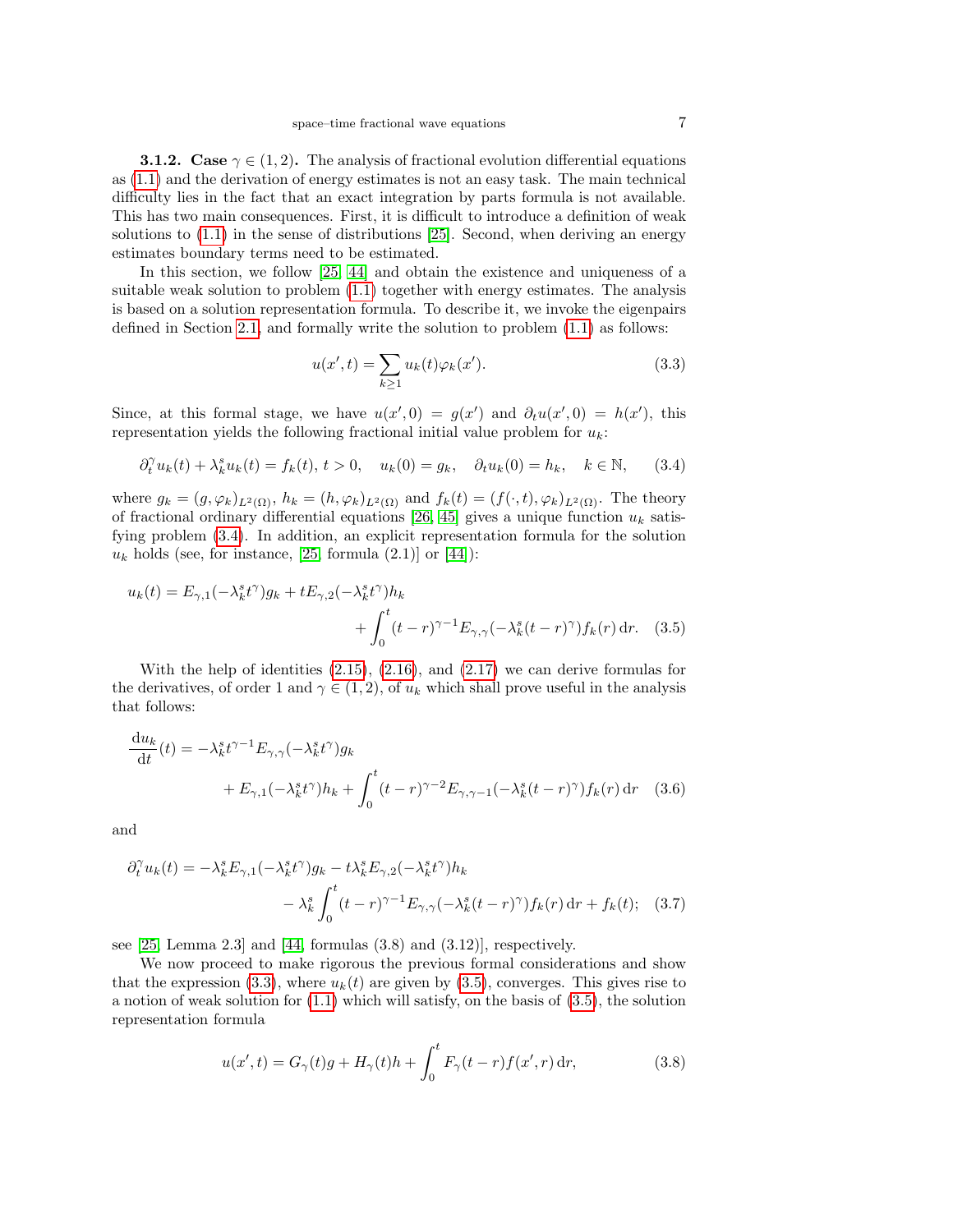where the solution operators  $G_{\gamma}$ ,  $H_{\gamma}$  and  $F_{\gamma}$  are defined as follows: For  $f \equiv 0$  and  $h \equiv 0$ , and  $f \equiv 0$  and  $g \equiv 0$ , we define, respectively,

<span id="page-7-5"></span>
$$
G_{\gamma}(t)w = \sum_{k=1}^{\infty} E_{\gamma,1}(-\lambda_k^s t^{\gamma}) w_k \varphi_k(x'), \quad H_{\gamma}(t)w = \sum_{k=1}^{\infty} t E_{\gamma,2}(-\lambda_k^s t^{\gamma}) w_k \varphi_k(x'), \quad (3.9)
$$

where  $w_k = (w, \varphi_k)_{L^2(\Omega)}$ . We also define the solution operator for  $g \equiv 0$  and  $h \equiv 0$  as

$$
F_{\gamma}(t)w = \sum_{k=1}^{\infty} t^{\gamma - 1} E_{\gamma, \gamma}(-\lambda_k^s t^{\gamma}) w_k \varphi_k(x'). \qquad (3.10)
$$

We immediately comment that, in view of the estimate [\(2.13\)](#page-4-2), for all  $t > 0$ ,  $G_{\gamma}(t)$ ,  $F_{\gamma}(t)$  and  $H_{\gamma}(t)$  belong to  $\mathcal{B}(L^2(\Omega))$  [\[33,](#page-22-22) [42,](#page-22-18) [44\]](#page-22-20).

We now introduce the following notion of weak solution.

<span id="page-7-3"></span>DEFINITION 3.4 (weak solution for  $\gamma \in (1,2)$ ). We call  $u \in L^{\infty}(0,T;\mathbb{H}^{s}(\Omega)),$ with  $\partial_t u \in L^{\infty}(0,T; L^2(\Omega))$  and  $\partial_t^{\gamma} u \in L^2(0,T; \mathbb{H}^{-s}(\Omega))$ , a weak solution of problem [\(1.1\)](#page-0-0) if  $u(0) = g$ ,  $\partial_t u(0) = h$ , and for a.e.  $t \in (0, T)$ ,

$$
\langle \partial_t^{\gamma} u, v \rangle + \langle \mathcal{L}^s u, v \rangle = \langle f, v \rangle \quad \forall v \in \mathbb{H}^s(\Omega),
$$

where  $\langle \cdot, \cdot \rangle$  denotes the the duality pairing between  $\mathbb{H}^{s}(\Omega)$  and  $\mathbb{H}^{-s}(\Omega)$ .

Notice that in the previous definition we are not being specific about the smoothness in the problem data, nor the sense in which the initial conditions are understood. The following result addresses these issues and provides existence and uniqueness of a weak solution.

<span id="page-7-4"></span>THEOREM 3.5 (well–posedness for  $\gamma \in (1,2)$ ). Let  $s \in (0,1)$ ,  $\gamma \in (1,2)$ ,  $f \in$  $L^{\infty}(0,T;L^2(\Omega))$ ,  $g \in \mathbb{H}^{2s}(\Omega)$  and  $h \in L^2(\Omega)$ . Then, problem [\(1.1\)](#page-0-0) has a unique weak solution which is given by the solution representation formula [\(3.8\)](#page-6-3). In addition,

<span id="page-7-1"></span>
$$
||u||_{L^{\infty}(0,T; \mathbb{H}^{s}(\Omega))} + ||\partial_{t} u||_{L^{2}(0,T; L^{2}(\Omega))} \lesssim ||f||_{L^{2}(0,T; L^{2}(\Omega))} + ||g||_{\mathbb{H}^{s}(\Omega)} + ||h||_{L^{2}(\Omega)}, \tag{3.11}
$$

and

<span id="page-7-2"></span>
$$
\|\partial_t u\|_{L^{\infty}(0,T;L^2(\Omega))} \lesssim \|f\|_{L^{\infty}(0,T;L^2(\Omega))} + \|g\|_{\mathbb{H}^{2s}(\Omega)} + \|h\|_{L^2(\Omega)}.
$$
 (3.12)

The hidden constants, in both inequalities, are independent of the problem data.

Proof. Let us first show that the function given by the representation formula  $(3.8)$  has the requisite smoothness and is indeed a solution to  $(1.1)$ . This will be done, with the aid of representation formulas [\(3.5\)](#page-6-2) and [\(3.6\)](#page-6-4), in four steps.

Step 1. The goal of this step is to analyze the convergence of  $\sum_{k\geq 1} u_k \varphi_k$ . To accomplish this task, we let  $m, n \in \mathbb{N}$  with  $n \geq m$ . We thus invoke the representation formula [\(3.5\)](#page-6-2) for  $u_k(t)$  and the estimate [\(2.13\)](#page-4-2) to conclude, for  $t \in [0, T]$ , that

<span id="page-7-0"></span>
$$
\left\| \sum_{k=m}^{n} u_k(t) \varphi_k \right\|_{\mathbb{H}^s(\Omega)}^2 = \sum_{k=m}^{n} \lambda_k^s u_k(t)^2 \lesssim \sum_{k=m}^{n} \frac{\lambda_k^s}{(1 + \lambda_k^s t^{\gamma})^2} g_k^2 + t^{2-\gamma} \sum_{k=m}^{n} \frac{\lambda_k^s t^{\gamma}}{(1 + \lambda_k^s t^{\gamma})^2} h_k^2 + \sum_{k=m}^{n} \lambda_k^s \left( \int_0^t (t - r)^{\gamma - 1} E_{\gamma, \gamma} (-\lambda_k^s (t - r)^{\gamma}) f_k(r) dr \right)^2.
$$
\n(3.13)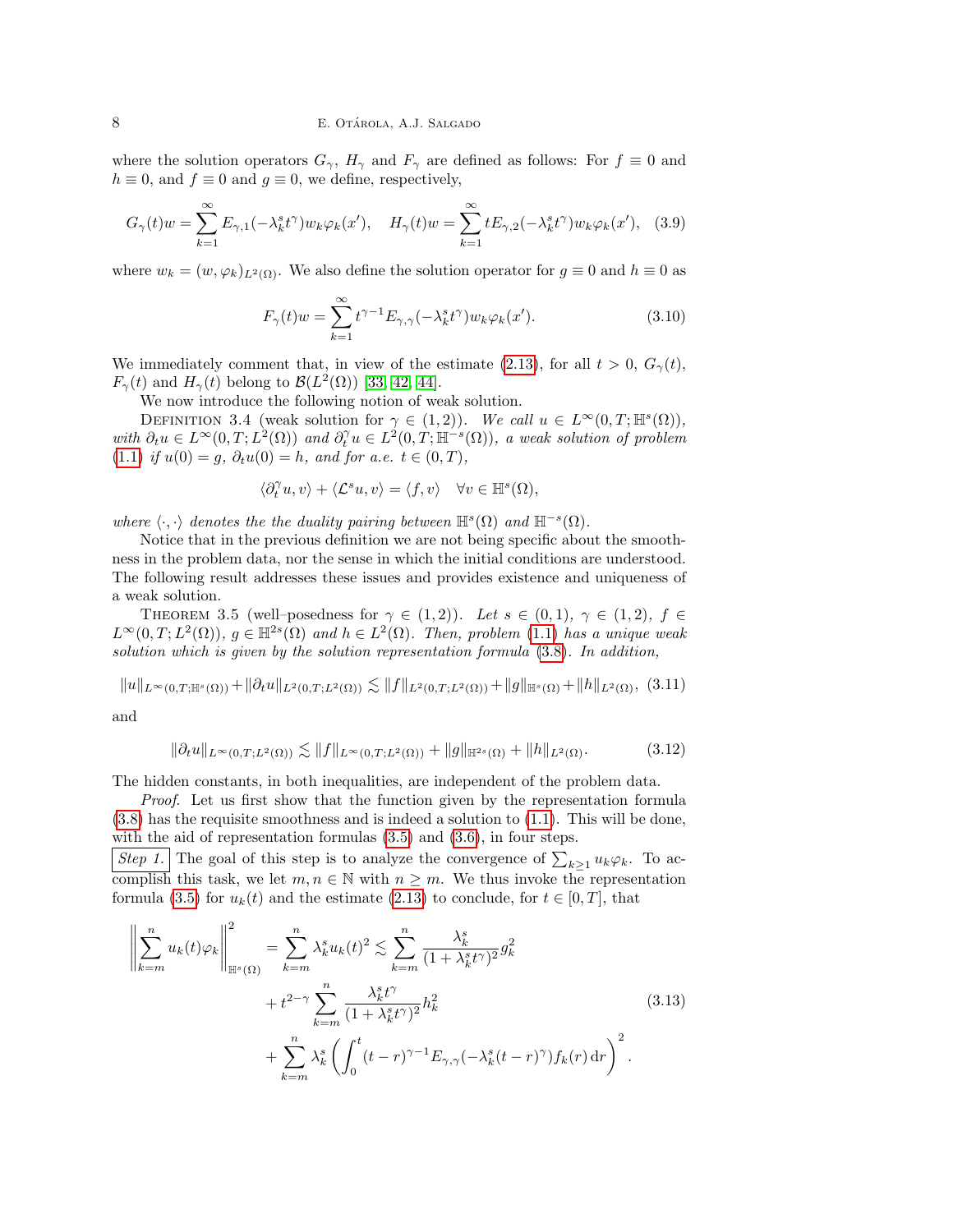We denote the last term on the right–hand side of the previous expression by I and bound it by using the Cauchy–Schwarz inequality and the estimate [\(2.13\)](#page-4-2). We thus obtain that

$$
I \lesssim \sum_{k=m}^{n} \left( \int_{0}^{t} \frac{\lambda_{k}^{s}(t-r)^{\gamma}}{(1+\lambda_{k}^{s}(t-r)^{\gamma})^{2}} (t-r)^{\gamma-2} \, dr \right) \left( \int_{0}^{t} f_{k}^{2}(r) \, dr \right)
$$
  

$$
\lesssim \sum_{k=m}^{n} \left( \int_{0}^{t} (t-r)^{\gamma-2} \, dr \right) \left( \int_{0}^{T} f_{k}^{2}(t) \, dt \right) \lesssim \sum_{k=m}^{n} t^{\gamma-1} \int_{0}^{T} f_{k}^{2}(t) \, dt. \quad (3.14)
$$

Replacing this estimate into [\(3.13\)](#page-7-0) we arrive at

<span id="page-8-2"></span>
$$
\sup_{t \in [0,T]} \sum_{k=m}^{n} \lambda_k^s u_k(t)^2 \lesssim \sum_{k=m}^{n} \lambda_k^s g_k^2 + T^{2-\gamma} \sum_{k=m}^{n} h_k^2 + T^{\gamma-1} \sum_{k=m}^{n} \int_0^T f_k^2(t) dt. \tag{3.15}
$$

Consequently, since  $\gamma \in (1,2)$ ,  $g \in \mathbb{H}^{s}(\Omega)$ ,  $h \in L^{2}(\Omega)$  and  $f \in L^{2}(0,T;L^{2}(\Omega))$ , the previous estimate allows us to obtain that

<span id="page-8-1"></span>
$$
\lim_{m,n \to \infty} \sup_{t \in [0,T]} \left\| \sum_{k=m}^{n} u_k(t)\varphi_k \right\|_{\mathbb{H}^s(\Omega)} = 0,
$$
\n(3.16)

i.e.,  $u \in L^{\infty}(0,T; \mathbb{H}^{s}(\Omega)).$ 

Step 2. In this step we study the convergence of the formal expression  $\sum_{k\geq 1} \partial_t u_k \varphi_k$ . Let  $m, n \in \mathbb{N}$  with  $n \geq m$ . In view of the representation formula [\(3.6\)](#page-6-4) for  $\partial_t u_k(t)$ , similar arguments to the ones used in Step 1 allow us to obtain that

$$
\left\| \sum_{k=m}^{n} \partial_t u_k(t) \varphi_k \right\|_{L^2(0,T;L^2(\Omega))}^2 \lesssim \int_0^T t^{\gamma-2} \left( \sum_{k=m}^n \frac{\lambda_k^s t^{\gamma}}{(1+\lambda_k^s t^{\gamma})^2} \lambda_k^s g_k^2 \right) dt
$$
  
+  $T \sum_{k=m}^n h_k^2 + \int_0^T \sum_{k=m}^n \left( \int_0^t (t-r)^{\gamma-2} E_{\gamma,\gamma-1}(-\lambda_k^s (t-r)^{\gamma}) f_k(r) dr \right)^2 dt.$  (3.17)

Let us denote the last term on the right–hand side of the previous expression by  $II = \sum_{k=m}^{n} II_k$ . With this notation it is immediate to see that  $II_k$  is the square of the  $L^2(0,T)$ –norm of the convolution of the functions  $\eta_k(t) = t^{\gamma-2} E_{\gamma,\gamma-1}(-\lambda_k^s t^{\gamma})$  and  $f_k$ . Therefore, by Young's inequality for convolutions, we obtain that

<span id="page-8-0"></span>
$$
\Pi_k \leq \|\eta_k\|_{L^1(0,T)}^2 \|f_k\|_{L^2(0,T)}^2.
$$

In addition, [\(2.13\)](#page-4-2) allows us to see that

$$
\|\eta_k\|_{L^1(0,T)} = \int_0^T t^{\gamma-2} |E_{\gamma,\gamma-1}(-\lambda_k^s t^{\gamma})| dt \lesssim \int_0^T t^{\gamma-2} dt \lesssim T^{\gamma-1}.
$$

In conclusion, we have proved the bound

$$
II \lesssim T^{2(\gamma - 1)} \sum_{k=m}^{n} \int_{0}^{T} f_{k}^{2}(t) dt.
$$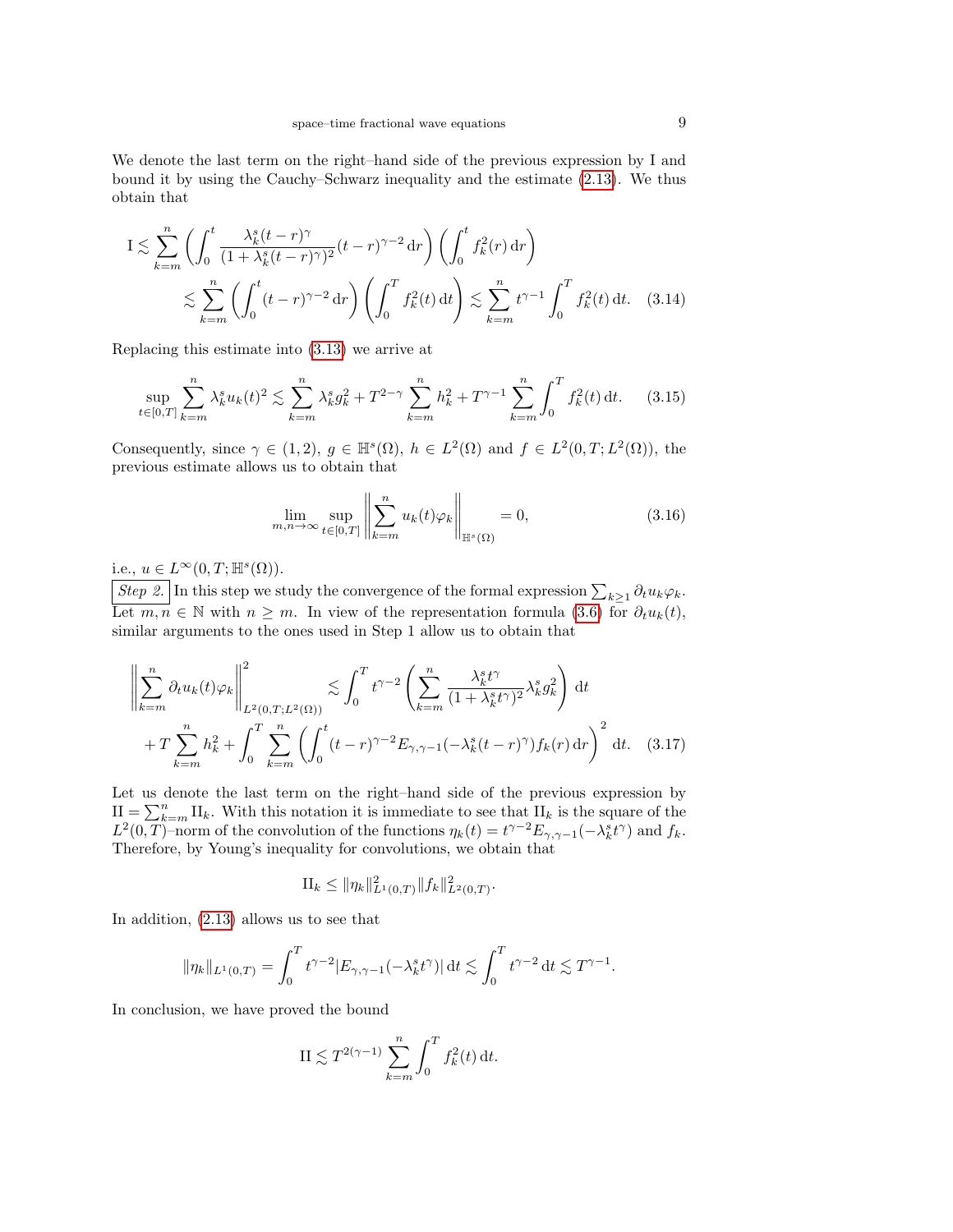We thus replace the previous estimate into [\(3.17\)](#page-8-0) and conclude that

<span id="page-9-2"></span>
$$
\int_0^T \sum_{k=m}^n |\partial_t u_k(t)|^2 dt \lesssim T^{\gamma-1} \sum_{k=m}^n \lambda_k^s g_k^2 + T \sum_{k=m}^n h_k^2 + T^{2(\gamma-1)} \sum_{k=m}^n \int_0^T f_k^2(t) dt. \tag{3.18}
$$

This immediately yields

<span id="page-9-0"></span>
$$
\lim_{m,n \to \infty} \left\| \sum_{k=m}^{n} \partial_t u_k(t) \varphi_k \right\|_{L^2(0,T;L^2(\Omega))} = 0.
$$
\n(3.19)

Step 3. In this step we analyze, again, the convergence of  $\sum_k \partial_t u_k \varphi_k$ , but on the space  $\overline{L}^{\infty}(0,T;L^2(\Omega))$ . To accomplish this task, we will assume  $g \in \mathbb{H}^{2s}(\Omega)$ ,  $h \in$  $L^2(\Omega)$  and  $f \in L^{\infty}(0,T; L^2(\Omega))$ . With this setting at hand, similar arguments to the ones that led to [\(3.19\)](#page-9-0) allow us to conclude that

$$
\sup_{t \in [0,T]} \sum_{k=m}^{n} |\partial_t u_k(t)|^2 dt \lesssim T^{2(\gamma-1)} \sum_{k=m}^{n} \lambda_k^{2s} g_k^2 + \sum_{k=m}^{n} h_k^2 + T^{2(\gamma-1)} \sup_{t \in [0,T]} \sum_{k=m}^{n} f_k(t)^2,
$$
 (3.20)

and thus that

<span id="page-9-3"></span><span id="page-9-1"></span>
$$
\lim_{m,n \to \infty} \sup_{t \in [0,T]} \left\| \sum_{k=m}^{n} \partial_t u_k(t) \varphi_k \right\|_{L^2(\Omega)} = 0.
$$
\n(3.21)

Step 4. Collecting the results  $(3.16)$ ,  $(3.19)$  and  $(3.21)$ , we conclude that

$$
\sum_{k \in \mathbb{N}} u_k(t) \varphi_k(x'), \qquad \sum_{k \in \mathbb{N}} \partial_t u_k(t) \varphi_k(x')
$$

converge in  $L^{\infty}(0,T;\mathbb{H}^{s}(\Omega))$  and  $L^{\infty}(0,T;L^{2}(\Omega))$ , respectively. Consequently, u, given by [\(3.8\)](#page-6-3), belongs to  $L^{\infty}(0,T;\mathbb{H}^{s}(\Omega))$  and its first–order time derivative  $\partial_{t}u \in$  $L^{\infty}(0,T;L^{2}(\Omega)).$ 

Since  $\mathcal{L}^s$  is an isomorphism from  $\mathbb{H}^s(\Omega)$  onto  $\mathbb{H}^{-s}(\Omega)$  and  $f \in L^2(0,T; L^2(\Omega))$ , it is immediate that  $\partial_t^{\gamma} u \in L^2(0,T;\mathbb{H}^{-s}(\Omega))$ . The energy estimate [\(3.11\)](#page-7-1) follows from [\(3.15\)](#page-8-2) and [\(3.18\)](#page-9-2), while [\(3.12\)](#page-7-2) follows from [\(3.20\)](#page-9-3). In addition, [\(3.15\)](#page-8-2) and [\(3.20\)](#page-9-3) show that  $u \in C([0,T]; \mathbb{H}^s(\Omega))$  and  $\partial_t u \in C([0,T]; L^2(\Omega))$ . We thus conclude that u is a weak solution to problem [\(1.1\)](#page-0-0) in the sense of Definition [3.4.](#page-7-3) Uniqueness follows standard arguments. We leave details to the reader.

REMARK 3.6 (initial conditions  $\gamma \in (1,2)$ ). The estimate [\(3.15\)](#page-8-2) reveals that  $u \in C([0,T]; \mathbb{H}^s(\Omega))$  and thus that the initial condition  $u(0) = g$  is well-defined. Since  $u \in L^2(0,T;\mathbb{H}^s(\Omega))$  and  $\partial_t u \in L^2(0,T;L^2(\Omega))$ , this result can also be obtained by using [\[43,](#page-22-21) Lemma 7.3]. However, to conclude that  $\partial_t u \in C([0,T]; L^2(\Omega))$  and thus that  $\partial_t u(0) = h$  is well–defined, additional assumptions need to be made on the problem data:  $g \in \mathbb{H}^{2s}(\Omega)$  and  $f \in L^{\infty}(0,T; L^{2}(\Omega))$ . This is in contrast to the case  $\gamma = 2$  where, to have  $\partial_t u \in C([0,T]; L^2(\Omega))$ , weaker assumptions are needed on the problem data; see Remark [3.2.](#page-5-5)

REMARK 3.7 (weak solution  $\gamma \in (1,2)$ ). Definition [3.4,](#page-7-3) of a weak solution to problem with  $\gamma \in (1, 2)$ , is inspired in the work [\[44\]](#page-22-20). Recently in [\[25\]](#page-22-19), the authors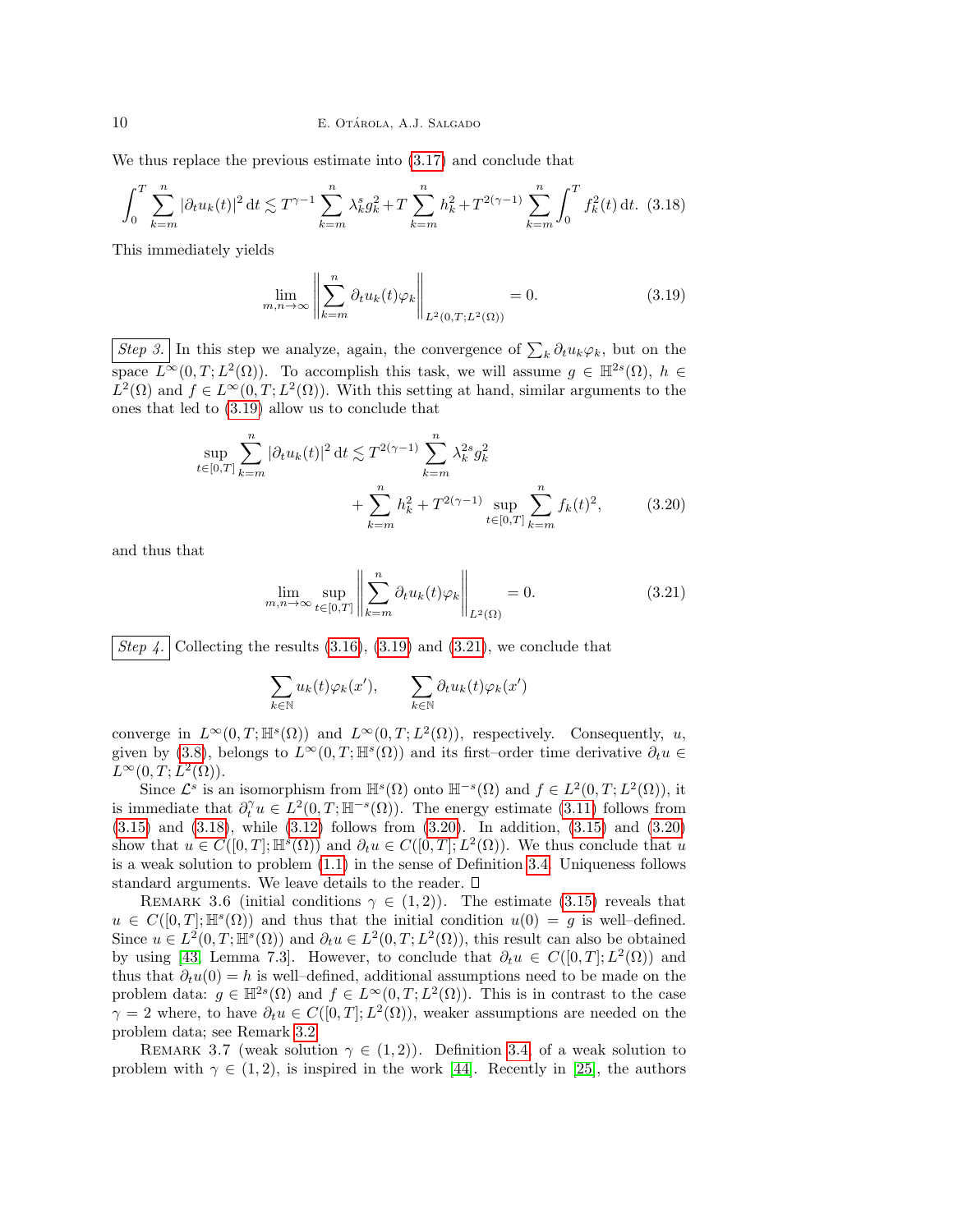have considered a different definition of weak solutions, that is in turn inspired in [\[44\]](#page-22-20) and [\[31\]](#page-22-23); see [\[25,](#page-22-19) Definition 1.1]. The advantage of this approach is that it allows to show the well–posedness of problem [\(1.1\)](#page-0-0) under weaker assumptions on the problem data. In particular, the authors show that  $u \in C([0,T]; L^2(\Omega))$ ; see [\[25,](#page-22-19) Theorem 1.1]. In contrast, in Theorem [3.5](#page-7-4) we assume more regularity on problem data mainly to obtain that  $\partial_t u \in C([0,T]; L^2(\Omega)).$ 

<span id="page-10-0"></span>3.2. The extended fractional wave equation. In this section we briefly analyze the extended problem  $(1.3)$ – $(1.4)$  and derive a representation formula for its solution. To accomplish this task, let us first recall that  $u(x', t) = \sum_{k \geq 1} u_k(t) \varphi_k(x')$ corresponds to the unique weak solution to problem [\(1.1\)](#page-0-0), where, for  $k \in \mathbb{N}$ ,  $u_k(t)$ solves [\(3.4\)](#page-6-0) and  $\varphi_k$  is defined as in [\(2.2\)](#page-3-2). Let us thus consider the formal expression

<span id="page-10-1"></span>
$$
\mathcal{U}(x,t) = \sum_{k \ge 1} u_k(t)\varphi_k(x')\psi_k(y),\tag{3.22}
$$

where, for  $\alpha = 1 - 2s$ , the functions  $\psi_k$  solve

<span id="page-10-2"></span>
$$
\begin{cases}\n\frac{\mathrm{d}^2}{\mathrm{d}y^2}\psi_k(y) + \frac{\alpha}{y}\frac{\mathrm{d}}{\mathrm{d}y}\psi_k(y) = \lambda_k \psi_k(y), & y \in (0, \infty), \\
\psi_k(0) = 1, & \lim_{y \to \infty} \psi_k(y) = 0.\n\end{cases}
$$
\n(3.23)

If  $s = \frac{1}{2}$ , we thus have  $\psi_k(y) = \exp(-\sqrt{\lambda_k}y)$  [\[8,](#page-21-1) Lemma 2.10]; more generally, if  $s \in (0,1) \setminus {\frac{1}{2}}$ , then [\[10,](#page-21-2) Proposition 2.1]

<span id="page-10-4"></span>
$$
\psi_k(y) = c_s(\sqrt{\lambda_k}y)^s K_s(\sqrt{\lambda_k}y), \qquad (3.24)
$$

where  $c_s = 2^{1-s}/\Gamma(s)$  and  $K_s$  denotes the modified Bessel function of the second kind. We refer the reader to [\[1,](#page-21-19) Chapter 9.6] and [\[40,](#page-22-24) Chapter 7.8] for a comprehensive treatment of the Bessel function  $K_s$ . We immediately comment the following property that the function  $\psi_k$  satisfies:

$$
\lim_{s \to \frac{1}{2}} \psi_k(y) = \exp(-\sqrt{\lambda_k}y) \quad \forall y > 0.
$$

This property follows from the fact that

$$
c_{\frac{1}{2}} = \sqrt{\frac{2}{\pi}}, \quad K_{\frac{1}{2}}(z) = \sqrt{\frac{\pi}{2z}}e^{-z};
$$

the latter being a consequence of formulas (9.2.10) and (9.6.10) in [\[1\]](#page-21-19).

We now notice that in view of [\(3.22\)](#page-10-1) and [\(3.23\)](#page-10-2) we conclude that

$$
\mathscr{U}(x',y,t)|_{y=0} = \sum_{k\geq 1} u_k(t)\varphi_k(x')\psi_k(0) = \sum_{k\geq 1} u_k(t)\varphi_k(x') = u(x',t),
$$

for a.e.  $t \in (0, T)$ , i.e.,  $u = \text{tr}_{\Omega} \mathscr{U}$ , where, we recall that,  $\text{tr}_{\Omega}$  denotes the trace operator and is defined in Section [2.2.](#page-3-1)

Properties of the modified Bessel function of the second kind  $K_s$  imply the following important properties of the functions  $\psi_k$  that solve [\(3.23\)](#page-10-2). For  $s \in (0,1)$ , we have that [\[39,](#page-22-9) formula  $(2.31)$ ]

<span id="page-10-3"></span>
$$
\lim_{y \downarrow 0} \frac{y^{\alpha} \psi_k'(y)}{d_s \lambda_k^s} = -1, \tag{3.25}
$$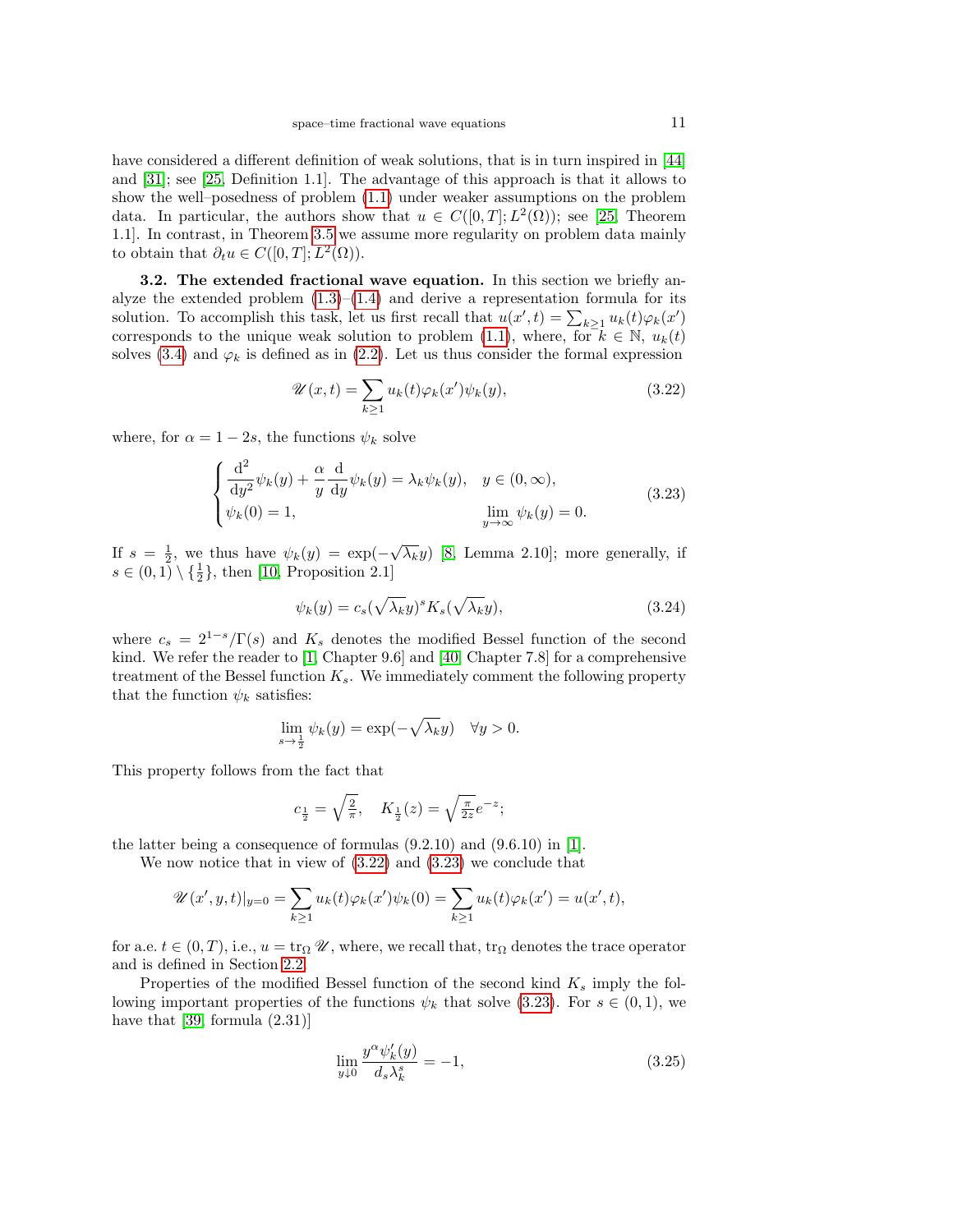and, for  $a, b \in \mathbb{R}^+$ ,  $a < b$ , that [\[39,](#page-22-9) formula (2.33)]

<span id="page-11-0"></span>
$$
\int_{a}^{b} y^{\alpha} \left(\lambda_{k} \psi_{k}(y)^{2} + \psi'_{k}(y)^{2}\right) dy = y^{\alpha} \psi_{k}(y) \psi'_{k}(y) \big|_{a}^{b}.
$$
 (3.26)

We thus combine the definition  $(1.5)$  with  $(3.22)$  and  $(3.25)$  to arrive at

$$
d_s \operatorname{tr}_{\Omega} \partial_t^{\gamma} \mathscr{U} + \partial_{\nu}^{\alpha} \mathscr{U} = d_s \operatorname{tr}_{\Omega} \partial_t^{\gamma} \mathscr{U} - \lim_{y \downarrow 0} y^{\alpha} \mathscr{U}_y = d_s \sum_{k=1}^{\infty} \varphi_k \left( \partial_t^{\gamma} u_k + \lambda_k^s u_k \right) = d_s f,
$$

where the last equality is a consequence of the fact that  $u_k$  solves [\(3.4\)](#page-6-0). These results thus show that  $\mathcal U$ , given by [\(3.22\)](#page-10-1), satisfies the boundary condition of problem [\(1.3\)](#page-1-0).

Finally, on the basis of the asymptotic estimate [\(3.25\)](#page-10-3), [\(3.26\)](#page-11-0) implies that

$$
\|\nabla \mathcal{U}(t)\|_{L^2(y^{\alpha}, \mathcal{C})}^2 \lesssim \sum_{k=1}^{\infty} u_k(t)^2 \int_0^{\infty} y^{\alpha} \left(\lambda_k \psi_k(y)^2 + \psi'_k(y)^2\right) dy
$$

$$
= d_s \sum_{k=1}^{\infty} \lambda_k^s u_k(t)^2 = d_s \|u(t)\|_{\mathbb{H}^s(\Omega)}^2,
$$
(3.27)

for a.e.  $t \in (0, T)$ .

These arguments show that given a function  $u \in L^{\infty}(0,T;\mathbb{H}^{s}(\Omega))$  there exists  $\mathscr{U} \in L^{\infty}(0,T; \mathring{H}^{1}_{L}(y^{\alpha}, \mathcal{C}))$  such that  $u = \text{tr}_{\Omega} \mathscr{U}$ . Consequently,  $\text{tr}_{\Omega}$  is such that

$$
L^{\infty}(0,T;\mathbb{H}^{s}(\Omega))\subseteq \text{tr}_{\Omega}\left( L^{\infty}(0,T;\mathring{H}^{1}_{L}(y^{\alpha},\mathcal{C})\right),\,
$$

i.e.,  $\text{tr}_{\Omega}: L^{\infty}(0,T; \mathring{H}^{1}_{L}(y^{\alpha}, \mathcal{C})) \to L^{\infty}(0,T; \mathbb{H}^{s}(\Omega))$  is surjective [\[10,](#page-21-2) Proposition 2.1]. Similar arguments to the ones developed in the proof of [\[10,](#page-21-2) Proposition 2.1] reveal the inverse inclusion. We thus have that  $\text{tr}_{\Omega}$  is a bounded linear map such that

$$
L^{\infty}(0,T;\mathbb{H}^{s}(\Omega)) = \text{tr}_{\Omega}\left(L^{\infty}(0,T;\mathring{H}^{1}_{L}(y^{\alpha},\mathcal{C})\right)
$$

As it will be necessary in what follows we define  $a: \mathring{H}^1_L(y^\alpha, \mathcal{C}) \times \mathring{H}^1_L(y^\alpha, \mathcal{C}) \to \mathbb{R}$ 

<span id="page-11-1"></span>
$$
a(w,\phi) := \frac{1}{d_s} \int_{\mathcal{C}} y^{\alpha} \left( \mathbf{A}(x) \nabla w \cdot \nabla \phi + c(x') w \phi \right) dx.
$$
 (3.28)

<span id="page-11-4"></span>.

The previous formal considerations, on the basis of the results of Section [3.1,](#page-5-0) suggest to consider the following notion of weak solution for problem  $(1.3)$ – $(1.4)$ .

<span id="page-11-3"></span>DEFINITION 3.8 (extended weak solution). We call  $\mathscr{U} \in L^{\infty}(0,T; \overset{\circ}{H}_{L}^{1}(y^{\alpha}, \mathcal{C}))$ , with  $\text{tr}_{\Omega} \partial_t \mathscr{U} \in L^{\infty}(0,T; L^2(\Omega))$  and  $\text{tr}_{\Omega} \partial_t^{\gamma} \mathscr{U} \in L^2(0,T; \mathbb{H}^{-s}(\Omega)),$  a weak solution of problem  $(1.3)$ – $(1.4)$  if  $\text{tr}_{\Omega} \mathscr{U}(0) = g$ ,  $\partial_t \text{tr}_{\Omega} \mathscr{U}(0) = h$  and, for a.e.  $t \in (0, T)$ ,

<span id="page-11-2"></span>
$$
\langle \operatorname{tr}_{\Omega} \partial_t^{\gamma} \mathscr{U}, \operatorname{tr}_{\Omega} \phi \rangle + a(\mathscr{U}, \phi) = \langle f, \operatorname{tr}_{\Omega} \phi \rangle \quad \forall \phi \in \mathring{H}_L^1(y^{\alpha}, \mathcal{C}), \tag{3.29}
$$

where  $\langle \cdot, \cdot \rangle$  denotes the the duality pairing between  $\mathbb{H}^s(\Omega)$  and  $\mathbb{H}^{-s}(\Omega)$  and the bilinear form a is defined as in [\(3.28\)](#page-11-1).

Remark 3.9 (dynamic boundary condition). Problem [\(3.29\)](#page-11-2) is an elliptic problem with a dynamic boundary condition:  $\partial_{\nu}^{\alpha} \mathscr{U} = d_s(f - \text{tr}_{\Omega} \partial_t^{\gamma} \mathscr{U})$  on  $\Omega \times \{0\}$ .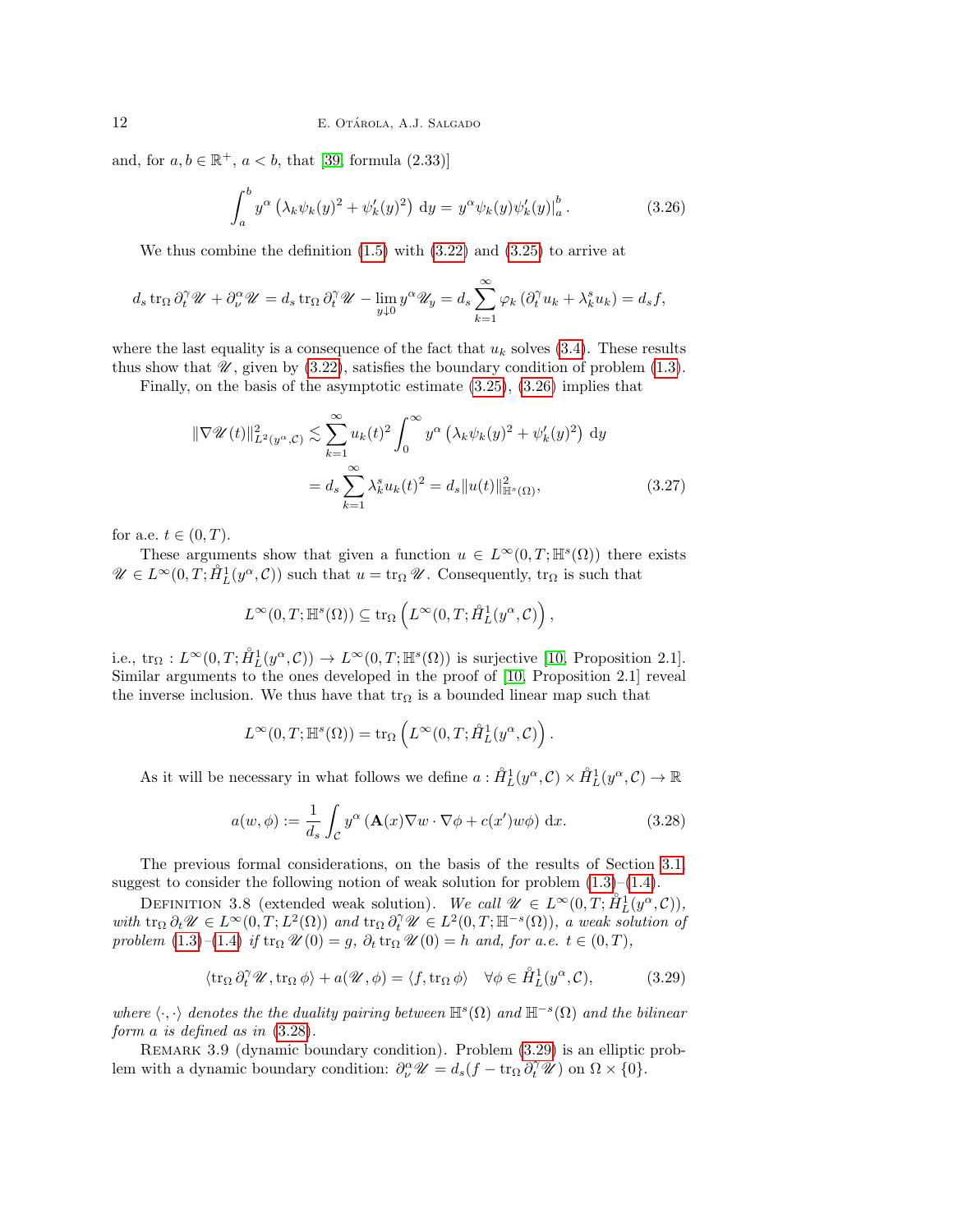We have the following localization result [\[4,](#page-21-3) [7,](#page-21-20) [8,](#page-21-1) [9,](#page-21-0) [10,](#page-21-2) [11,](#page-21-4) [12,](#page-21-5) [47,](#page-22-4) [51\]](#page-23-0).

<span id="page-12-3"></span>THEOREM 3.10 (Caffarelli–Silvestre extension). Let  $\gamma \in (1,2]$  and  $s \in (0,1)$ . If f, g and h are as in Theorem [3.3](#page-5-6) (for  $\gamma = 2$ ) or as in Theorem [3.5](#page-7-4) (for  $\gamma < 2$ ) then the unique weak solution of problem  $(1.1)$ , in the sense of Definition [3.1](#page-5-1) or Definition [3.4,](#page-7-3) respectively, satisfies that  $u = \text{tr}_{\Omega} \mathscr{U}$ , where  $\mathscr{U}$  denotes the unique weak solution to problem [\(1.3\)](#page-1-0) in the sense of Definition [3.8.](#page-11-3)

We now present the well–posedness of problem  $(1.3)$ – $(1.4)$  together with energy estimates for its solution.

THEOREM 3.11 (well–posedness for  $\gamma = 2$ ). Given  $s \in (0,1)$ ,  $\gamma = 2$ ,  $f \in$  $L^2(0,T;L^2(\Omega))$ ,  $h \in \mathbb{H}^s(\Omega)$  and  $g \in L^2(\Omega)$ , then problem problem  $(1.3)$ - $(1.4)$  has a unique weak solution in the sense of Definition [3.8.](#page-11-3) In addition,

$$
\|\nabla \mathscr{U}\|_{L^{\infty}(0,T;L^{2}(y^{\alpha},\mathcal{C}))} + \|\operatorname{tr}_{\Omega} \partial_{t} \mathscr{U}\|_{L^{\infty}(0,T;L^{2}(\Omega))} \n\lesssim \|f\|_{L^{2}(0,T;L^{2}(\Omega))} + \|g\|_{\mathbb{H}^{s}(\Omega)} + \|h\|_{L^{2}(\Omega)}, \quad (3.30)
$$

where the hidden constant is independent of the problem data.

Proof. The proof is based on the so–called Galerkin method [\[16,](#page-21-18) [32,](#page-22-14) [43\]](#page-22-21). For brevity, we leave the details to the reader.  $\square$ 

THEOREM 3.12 (well–posedness for  $\gamma \in (1,2)$ ). Given  $s \in (0,1)$ ,  $\gamma \in (1,2)$ ,  $f \in L^{\infty}(0,T;L^2(\Omega)), g \in \mathbb{H}^{2s}(\Omega), \text{ and } h \in L^2(\Omega), \text{ then problem } (1.3)–(1.4) \text{ has a }$  $f \in L^{\infty}(0,T;L^2(\Omega)), g \in \mathbb{H}^{2s}(\Omega), \text{ and } h \in L^2(\Omega), \text{ then problem } (1.3)–(1.4) \text{ has a }$  $f \in L^{\infty}(0,T;L^2(\Omega)), g \in \mathbb{H}^{2s}(\Omega), \text{ and } h \in L^2(\Omega), \text{ then problem } (1.3)–(1.4) \text{ has a }$  $f \in L^{\infty}(0,T;L^2(\Omega)), g \in \mathbb{H}^{2s}(\Omega), \text{ and } h \in L^2(\Omega), \text{ then problem } (1.3)–(1.4) \text{ has a }$  $f \in L^{\infty}(0,T;L^2(\Omega)), g \in \mathbb{H}^{2s}(\Omega), \text{ and } h \in L^2(\Omega), \text{ then problem } (1.3)–(1.4) \text{ has a }$ unique weak solution in the sense of Definition [3.8,](#page-11-3) which is given by  $(3.22)$ . In addition,

$$
\|\nabla \mathscr{U}\|_{L^{\infty}(0,T;L^{2}(y^{\alpha},\mathcal{C}))} + \|\operatorname{tr}_{\Omega} \partial_{t} \mathscr{U}\|_{L^{2}(0,T;L^{2}(\Omega))} \n\lesssim \|f\|_{L^{2}(0,T;L^{2}(\Omega))} + \|g\|_{\mathbb{H}^{s}(\Omega)} + \|h\|_{L^{2}(\Omega)}, \quad (3.31)
$$

and

<span id="page-12-1"></span>
$$
\|\operatorname{tr}_{\Omega}\partial_t \mathscr{U}\|_{L^{\infty}(0,T;L^2(\Omega))} \lesssim \|f\|_{L^{\infty}(0,T;L^2(\Omega))} + \|g\|_{\mathbb{H}^{2s}(\Omega)} + \|h\|_{L^2(\Omega)}.
$$
 (3.32)

The hidden constants, in both inequalities, are independent of the problem data.

*Proof.* Existence and uniqueness of a weak solution  $\mathscr U$  to problem  $(1.3)$ – $(1.4)$ follows from, on the basis of [\(3.22\)](#page-10-1) and [\(3.23\)](#page-10-2), the arguments elaborated in the proof of Theorem [3.5.](#page-7-4) These arguments, together with [\(3.27\)](#page-11-4), also allow us to bound  $\nabla \mathscr{U}$ in  $L^{\infty}(0,T; L^2(y^{\alpha}, \mathcal{C}))$  by the terms that appear on the right–hand side of [\(3.31\)](#page-12-1). The control of the remaining term  $\text{tr}_{\Omega} \partial_t \mathscr{U}$  follows from [\(3.11\)](#page-7-1) and an application of Theorem [3.5.](#page-7-4) The estimate of  $\text{tr}_{\Omega} \partial_t \mathscr{U}$  in  $L^{\infty}(0,T; L^2(\Omega))$  follows from [\(3.12\)](#page-7-2). This concludes the proof.

4. Regularity. Having obtained conditions that guarantee the existence and uniqueness of solutions for problems  $(1.1)$  and  $(1.3)$ – $(1.4)$  we now study their regularity properties.

<span id="page-12-0"></span>4.1. Time regularity. In [\[48\]](#page-22-7), the authors introduce and analyze a numerical technique based on the Crank–Nicolson scheme to discretize the left–sided Caputo fractional derivative of order  $\gamma \in (1, 2)$ . They obtain stability properties [\[48,](#page-22-7) Theorem 3.2] and, under the time–regularity assumption that

<span id="page-12-2"></span>
$$
u \in C^3[0, T],\tag{4.1}
$$

they derive error estimates for the proposed scheme [\[48,](#page-22-7) Theorem 3.3]. This solution technique was later used and extended to the design of numerical techniques for different equations involving a left–sided Caputo fractional derivative of order  $\gamma \in (1, 2)$ ;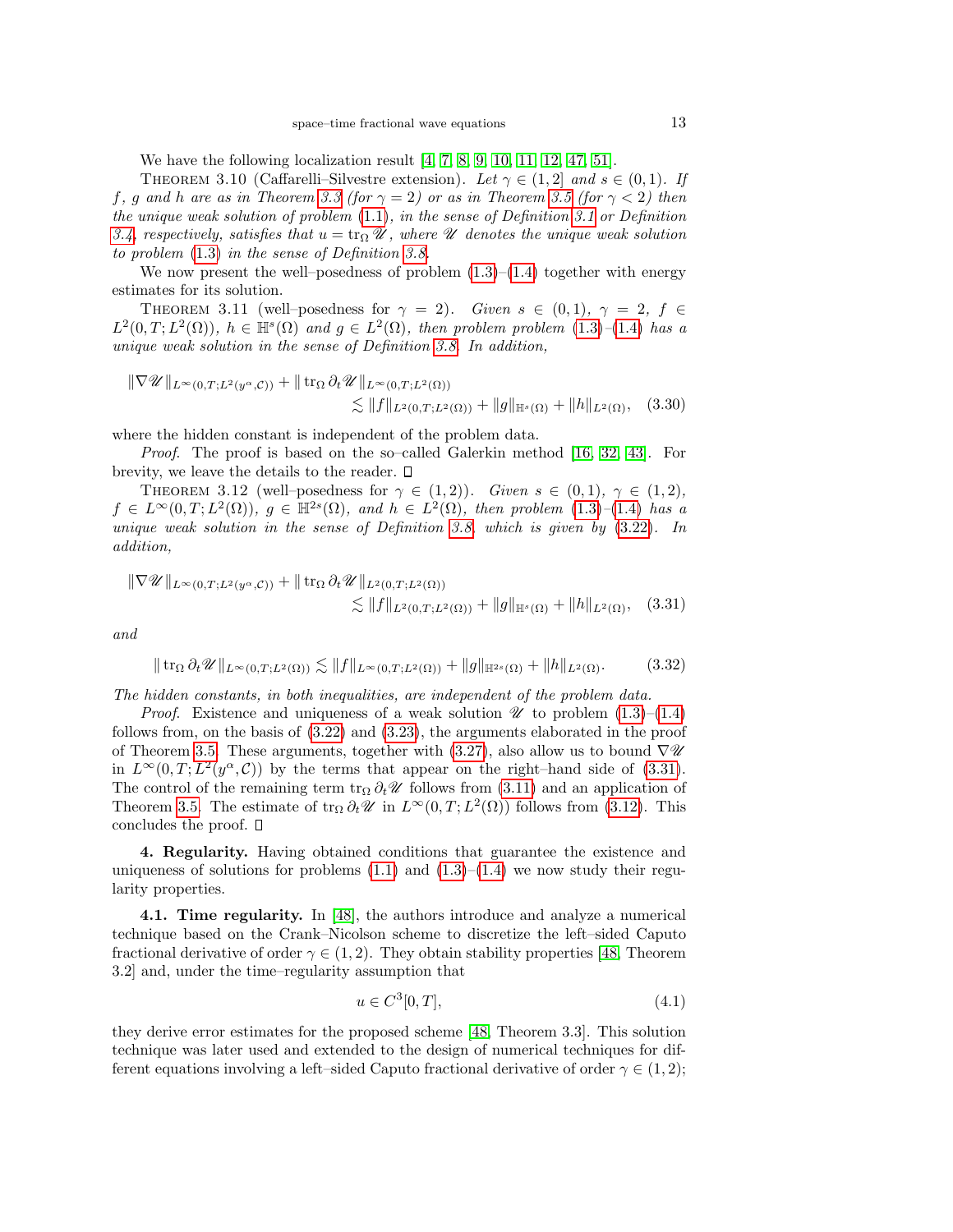see, for instance, [\[13,](#page-21-8) [14,](#page-21-9) [22,](#page-21-21) [23,](#page-22-8) [30,](#page-22-25) [52,](#page-23-1) [53\]](#page-23-2). In all these references it is assumed that the solution u of the involved equation satisfies  $(4.1)$ . However,  $(4.1)$  is inconsistent with [\(3.3\)](#page-6-1). In fact, let us assume that  $f \equiv 0$  and  $h \equiv 0$  in [\(1.1\)](#page-0-0). Thus, on the basis of [\(3.9\)](#page-7-5), properties of the Mittag–Leffler function show that, if  $q \neq 0$ , the solution u to problem [\(1.1\)](#page-0-0) satisfies the following asymptotic estimate:

$$
u(x',t) = G_{\gamma}g(x) = \left(1 - \frac{t^{\gamma}}{\Gamma(1+\gamma)}\mathcal{L}^s + \mathcal{O}(t^{2\gamma})\right)g(x'), \quad t \downarrow 0.
$$

If this is the case, we then expect that  $\partial_t^2 u(x',t) \approx t^{\gamma-2} \mathcal{L}^s g(x')$  and that  $\partial_t^3 u(x',t) \approx$  $t^{\gamma-3}\mathcal{L}^s g(x')$ . Consequently, since  $\gamma \in (1,2)$ , we have that the second derivatives of u with respect to the variable t are unbounded as  $t \downarrow 0$ . Unfortunately, we also have that have  $\partial_t^3 u \notin L^2(0,T;\mathbb{H}^{-s}(\Omega))$ . However, this asymptotic also suggests that if  $0 < \varepsilon < T$ 

$$
\int_0^{\varepsilon} t^{\rho} \|\partial_t^3 u(\cdot, t)\|_{\mathbb{H}^{-s}(\Omega)}^2 dt \lesssim \|g\|_{\mathbb{H}^s(\Omega)}^2 \int_0^{\varepsilon} t^{\rho+2\gamma-6} dt \tag{4.2}
$$

is finite provided  $\rho > 5 - 2\gamma$ , i.e.,  $\partial_t^3 u \in L^2(t^{\rho}, (0,T); \mathbb{H}^{-s}(\Omega))$ . The justification of this heuristic is the content of Theorem [4.2](#page-14-0) below. In order to derive such a result, we first establish some suitable bounds for the solution operators  $G_\gamma$  and  $H_\gamma$  that are defined in [\(3.9\)](#page-7-5). We refer the reader to [\[35,](#page-22-26) [36\]](#page-22-27) for similar bounds but when  $\gamma \in (0,1)$ .

<span id="page-13-2"></span>LEMMA 4.1 (estimates for  $G_\gamma$  and  $H_\gamma$ ). Let  $\gamma \in (1,2)$ ,  $s \in (0,1)$  and  $r \in \mathbb{R}$ . If q denotes a positive integer, then, for a.e.  $t \in (0, T]$ , we have the following estimates

<span id="page-13-0"></span>
$$
\|\partial_t^q G_\gamma(t)w\|_{\mathbb{H}^r(\Omega)} + \|\partial_t^{q+1} H_\gamma(t)w\|_{\mathbb{H}^r(\Omega)} \lesssim t^{\gamma-q} \|w\|_{\mathbb{H}^{r+2s}(\Omega)},\tag{4.3}
$$

and

<span id="page-13-1"></span>
$$
\|\partial_t^{q+1} H_\gamma(t)w\|_{\mathbb{H}^r(\Omega)} \lesssim t^{\gamma/2-q} \|w\|_{\mathbb{H}^{r+s}(\Omega)}.
$$
\n(4.4)

The hidden constants, in both inequalities, are independent of  $t, w, s, r$  and  $q$ .

*Proof.* Invoke the definition of  $G_\gamma$ , given in [\(3.9\)](#page-7-5), the definition of the space  $\mathbb{H}^r(\Omega)$ , given in [\(2.3\)](#page-3-3), the fact that  $\{\varphi_\ell\}_{\ell \in \mathbb{N}}$  is an orthonormal basis of  $L^2(\Omega)$  and the differentiation formula [\(2.17\)](#page-5-4) to conclude that

$$
\|\partial_t^q G_\gamma(t)w\|_{\mathbb{H}^r(\Omega)}^2 = \sum_{k=1}^{\infty} \lambda_k^r w_k^2 (\partial_t^q E_{\gamma,1}(-\lambda_k^s t^\gamma))^2
$$
  
=  $t^{2(\gamma-q)} \sum_{k=1}^{\infty} \lambda_k^{r+2s} w_k^2 E_{\gamma,\gamma-q+1}^2(-\lambda_k^s t^\gamma).$  (4.5)

Consequently, employing the estimate [\(2.13\)](#page-4-2) we arrive at

$$
\|\partial_t^q G_\gamma(t)w\|_{\mathbb{H}^r(\Omega)}^2 \lesssim t^{2(\gamma-q)} \sum_{k=1}^\infty \lambda_k^{r+2s} w_k^2 = t^{2(\gamma-q)} \|w\|_{\mathbb{H}^{r+2s}(\Omega)}^2,
$$
\n(4.6)

.

which yields the first part of  $(4.3)$ . The derivation of the second part follows similar arguments: see [\(3.9\)](#page-7-5) and the differentiation formulas [\(2.15\)](#page-5-2) and [\(2.17\)](#page-5-4).

The estimate [\(4.4\)](#page-13-1) follows similar arguments. In fact,

$$
\begin{aligned} \|\partial_t^{q+1} H_\gamma(t) w\|_{\mathbb{H}^r(\Omega)}^2 &= t^{\gamma-2q}\sum_{k=1}^\infty \lambda_k^{r+s} w_k^2 \left[\lambda_k^s t^\gamma E_{\gamma,\gamma-q+1}(-\lambda_k t^\gamma)^2\right] \\ &\lesssim t^{\gamma-2q}\sum_{k=1}^\infty \lambda_k^{r+s} w_k^2 \frac{\lambda_k^s t^\gamma}{(1+\lambda_k t^\gamma)^2} \lesssim t^{\gamma-2q}\sum_{k=1}^\infty \lambda_k^{r+s} w_k^2 \end{aligned}
$$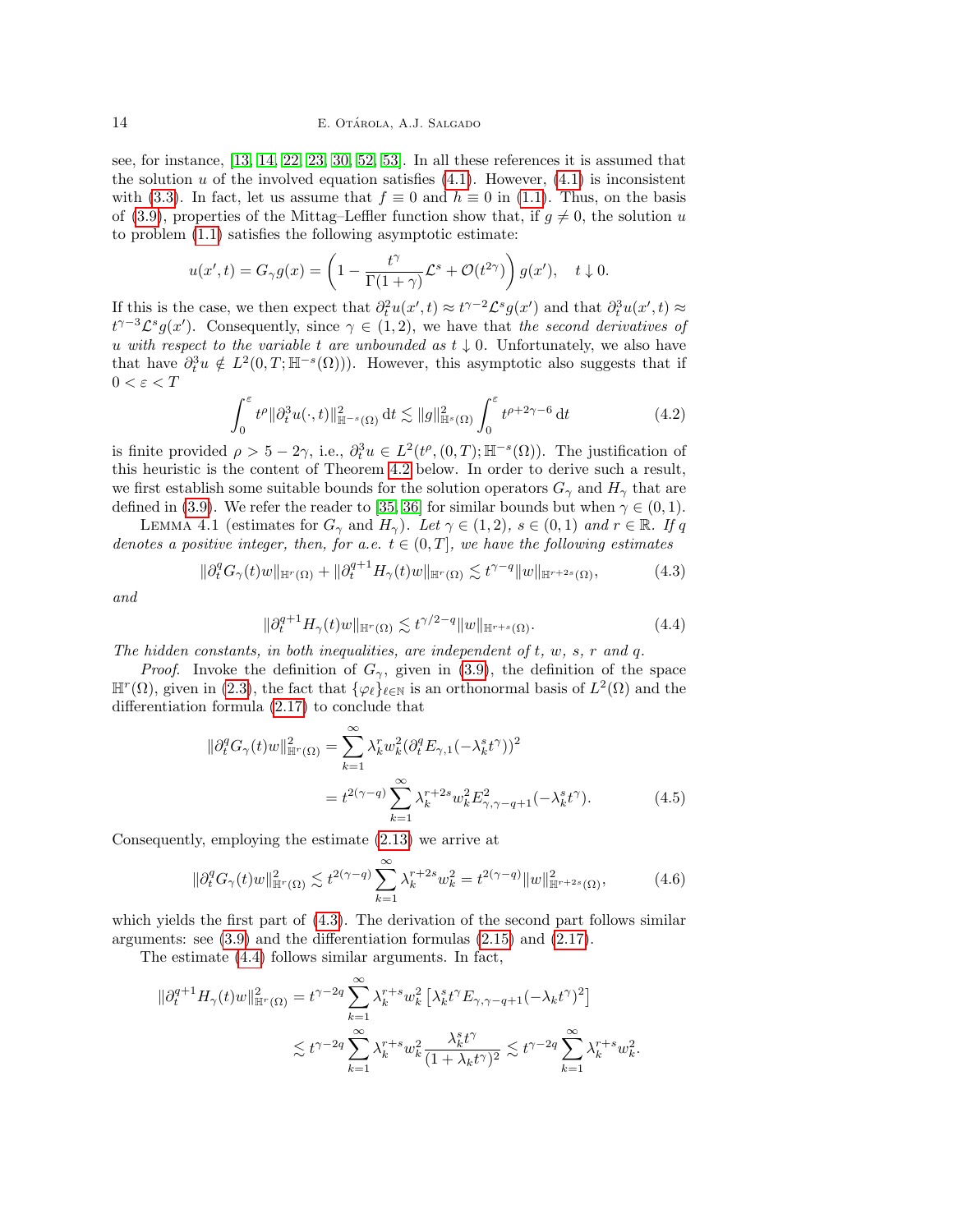This concludes the proof.  $\square$ 

To present the following result we define

$$
\mathcal{A}(g,h,f) = \|g\|_{\mathbb{H}^s(\Omega)} + \|h\|_{L^2(\Omega)} + \|f\|_{H^2(0,T;\mathbb{H}^{-s}(\Omega))}.
$$
\n(4.7)

<span id="page-14-0"></span>THEOREM 4.2 (time regularity:  $\gamma \in (1,2)$ ). Assume that  $g \in \mathbb{H}^s(\Omega)$ ,  $h \in L^2(\Omega)$ and  $f \in H^2(0,T;\mathbb{H}^{-s}(\Omega))$ . Then, the solution u to problem [\(1.1\)](#page-0-0) satisfies

<span id="page-14-1"></span>
$$
||t^{\rho/2}\partial_t^3 u||_{L^2(0,T;\mathbb{H}^{-s}(\Omega))} \lesssim \mathcal{A}(g,h,f),
$$
\n(4.8)

where  $\rho > 5 - 2\gamma$ . The hidden constant is independent of t and the problem data but blows up as  $\gamma \downarrow 1$ .

Proof. We proceed in three steps and apply the superposition principle. Step 1. Case  $h \equiv 0$  and  $f \equiv 0$ . In this case, the solution to problem [\(1.1\)](#page-0-0) is  $u(x', t) =$  $G_{\gamma}(t)g(x')$ . An application of the estimate [\(4.3\)](#page-13-0) of Lemma [4.1](#page-13-2) reveals that

$$
\|\partial_t^3 u\|_{\mathbb{H}^{-s}(\Omega)} \lesssim t^{\gamma-3} \|g\|_{\mathbb{H}^s(\Omega)}
$$

for  $t \in (0, T]$ , whence  $(4.8)$  follows.

Step 2. Case  $g \equiv 0$  and  $f \equiv 0$ . If this is the case, the solution to problem [\(1.1\)](#page-0-0) is  $u(x',t) = H_{\gamma}(t)g(x')$ , where  $H_{\gamma}$  is defined as in [\(3.9\)](#page-7-5). We thus apply the estimate [\(4.4\)](#page-13-1) of Lemma [4.1](#page-13-2) to obtain, for  $t \in (0,T]$ , that  $\|\partial_t^3 u\|_{\mathbb{H}^{-s}(\Omega)} \lesssim t^{\gamma/2-2} \|h\|_{L^2(\Omega)}$ . This immediately yields [\(4.8\)](#page-14-1).

Step 3. Case  $g \equiv 0$  and  $h \equiv 0$ . In this case, we have that  $u = \sum_k u_k \varphi_k$ , where  $u_k$  is as in formula [\(3.5\)](#page-6-2) with  $g_k = h_k = 0$ :

$$
u_k(t) = \int_0^t (t - r)^{\gamma - 1} E_{\gamma, \gamma}(-\lambda_k^s (t - r)^\gamma) f_k(r) dr, \qquad k \in \mathbb{N}.
$$

The first–order derivative of  $u_k$  is given in [\(3.6\)](#page-6-4):  $\partial_t u_k(t) = \int_0^t (t-r)^{\gamma-2} E_{\gamma,\gamma-1}(-\lambda_k^s(t-r))$  $(r)^{\gamma}$ f<sub>k</sub>(r) dr; notice that  $g_k = h_k = 0$ . On the basis of this formula, a simple change of variable and differentiation allow us to conclude that

$$
\partial_t^2 u_k(t) = t^{\gamma - 2} E_{\gamma, \gamma - 1}(-\lambda_k^s t^{\gamma}) f_k(0) + \int_0^t r^{\gamma - 2} E_{\gamma, \gamma - 1}(-\lambda_k^s r^{\gamma}) \partial_t f_k(t - r) dr.
$$

Differentiating once more, and using formula [\(2.14\)](#page-4-3), that yields

$$
\partial_t \left( t^{\gamma - 2} E_{\gamma, \gamma - 1}(-\lambda_k^s t^{\gamma}) \right) = t^{\gamma - 3} E_{\gamma, \gamma - 2}(-\lambda_k^s t^{\gamma}),
$$

we obtain that

$$
\partial_t^3 u_k(t) = t^{\gamma - 3} E_{\gamma, \gamma - 2}(-\lambda_k^s t^{\gamma}) f_k(0) + t^{\gamma - 2} E_{\gamma, \gamma - 1}(-\lambda_k^s t^{\gamma}) \partial_t f_k(0)
$$

$$
+ \int_0^t r^{\gamma - 2} E_{\gamma, \gamma - 1}(-\lambda_k^s r^{\gamma}) \partial_t^2 f_k(t - r) dr. \quad (4.9)
$$

Since  $\rho > 5 - 2\gamma$  yields  $\int_0^T r^{\rho+2\gamma-6} dr < \infty$ , the first and second term on the right– hand side of the previous expression lead to [\(4.8\)](#page-14-1). To estimate the third term we first use that  $\rho > 0$ , invoke then estimate [\(2.13\)](#page-4-2) and then Lemma [2.1](#page-4-4) to conclude that

$$
\int_0^T t^{\rho} \left( \int_0^t r^{\gamma - 2} E_{\gamma, \gamma - 1}(-\lambda_k^s r^{\gamma}) \partial_t^2 f_k(t - r) \, dr \right)^2 dt \lesssim \| r^{\gamma - 2} \star \partial_t^2 f_k \|_{L^2(0, T)}^2
$$
  

$$
\lesssim \| \partial_t^2 f_k \|_{L^2(0, T)}^2,
$$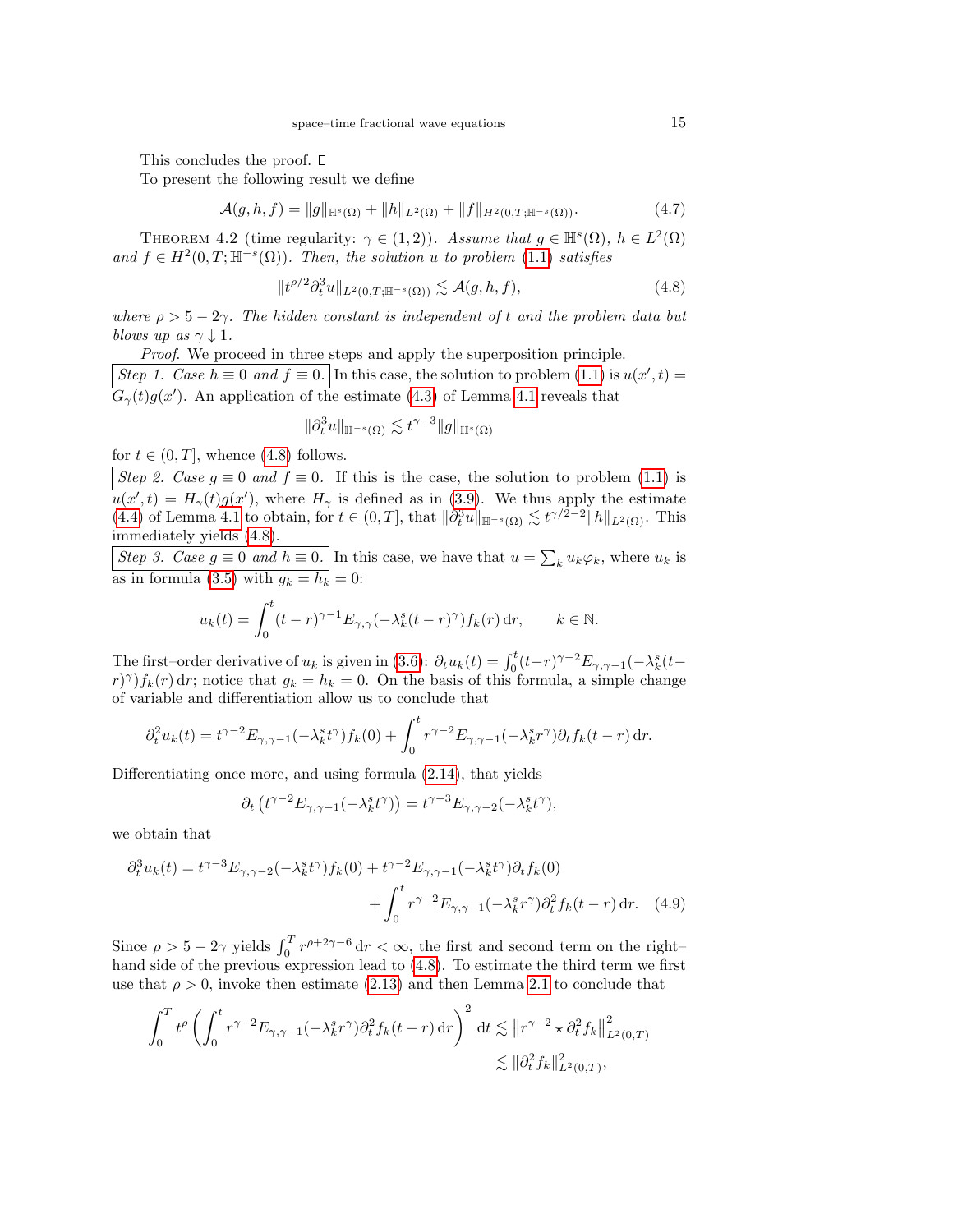where we also used that, since  $\gamma \in (1,2)$ ,  $r^{\gamma-2} \in L^1(0,T)$  and  $||r^{\gamma-2}||_{L^1(0,T)} =$  $\frac{1}{\gamma-1}T^{\gamma-1}$ . This concludes the proof.

On the basis of Theorem [3.10](#page-12-3) we immediately conclude the following result.

<span id="page-15-0"></span>COROLLARY 4.3 (time regularity for the extension:  $\gamma \in (1,2)$ ). Assume that  $g \in \mathbb{H}^s(\Omega)$ ,  $h \in L^2(\Omega)$  and  $f \in H^2(0,T;\mathbb{H}^{-s}(\Omega))$ . Then, the solution  $\mathscr U$  to problem  $(1.3)$ – $(1.4)$  satisfies

$$
||t^{\rho/2} \operatorname{tr}_{\Omega} \partial_t^3 \mathscr{U}||_{L^2(0,T; \mathbb{H}^{-s}(\Omega))} \lesssim \mathcal{A}(g,h,f),
$$
\n(4.10)

where  $\rho > 5 - 2\gamma$ . The hidden constant is independent of t and the problem data, but blows up as  $\gamma \downarrow 1$ .

<span id="page-15-1"></span>4.2. Space regularity. We now proceed to analyze the space regularity properties of the solution  $\mathscr U$  of problem [\(1.3\)](#page-1-0)–[\(1.4\)](#page-1-1). To accomplish this task, we define the weight

<span id="page-15-2"></span>
$$
\omega_{\beta,\theta}(y) = y^{\beta} e^{\theta y}, \qquad 0 \le \theta < 2\sqrt{\lambda_1}, \tag{4.11}
$$

where  $\beta \in \mathbb{R}$  will be specified later. With this weight at hand, we define the norm

$$
||v||_{L^2(\omega_{\beta,\theta},\mathcal{C})} := \left(\int_0^\infty \int_\Omega \omega_{\beta,\theta}(y) |v(x',y)|^2 dx' dy\right)^{\frac{1}{2}}.
$$
 (4.12)

In view of formulas [\(3.22\)](#page-10-1) and [\(3.24\)](#page-10-4) we observe that, in order to derive regularity properties of  $\mathscr U$  it is essential to bound certain weighted integrals of the derivatives of the function  $\psi(z) := c_s z^s K_s(z)$ . To accomplish this task, we define, for  $\beta, \delta \in \mathbb{R}$ ,  $\ell \in \mathbb{N}$ , and  $\lambda > 0$ 

$$
\Phi(\delta, \theta, \lambda) = \int_0^\infty z^\delta e^{\theta z/\sqrt{\lambda}} |\psi(z)|^2 dz
$$
\n(4.13)

and

<span id="page-15-4"></span>
$$
\Psi_{\ell}(\beta,\theta,\lambda) = \int_0^\infty z^{\beta+2\ell} e^{\theta z/\sqrt{\lambda}} \left| \frac{\mathrm{d}^{\ell}}{\mathrm{d}z^{\ell}} \psi(z) \right|^2 \mathrm{d}z. \tag{4.14}
$$

The parameter  $\theta$  is such that [\(4.11\)](#page-15-2) holds.

The integrals  $\Phi(\delta, \theta, \lambda)$  and  $\Psi_{\ell}(\beta, \theta, \lambda)$  are bounded as follows.

<span id="page-15-3"></span>PROPOSITION 4.4 (bounds on  $\Phi$  and  $\Psi_{\ell}$ ). Let  $\delta > -1$ ,  $\beta > -1 - 4s$ ,  $\ell \in \mathbb{N}$ . If  $\theta$ is such that  $0 \leq \theta < 2\sqrt{\lambda_1}$  and  $\lambda \geq \lambda_1$ , then

$$
\Phi(\delta, \theta, \lambda) \lesssim 1,\tag{4.15}
$$

where the hidden constant is independent of  $\lambda$ . In addition, there exists  $\kappa > 1$  such that

<span id="page-15-5"></span>
$$
\Psi_{\ell}(\beta,\theta,\lambda) \lesssim \kappa^{2\ell}(\ell!)^2,\tag{4.16}
$$

where the hidden constant is independent of  $\ell$  and  $\lambda$ .

*Proof.* See [\[5,](#page-21-7) Lemma 4.6]  $\Box$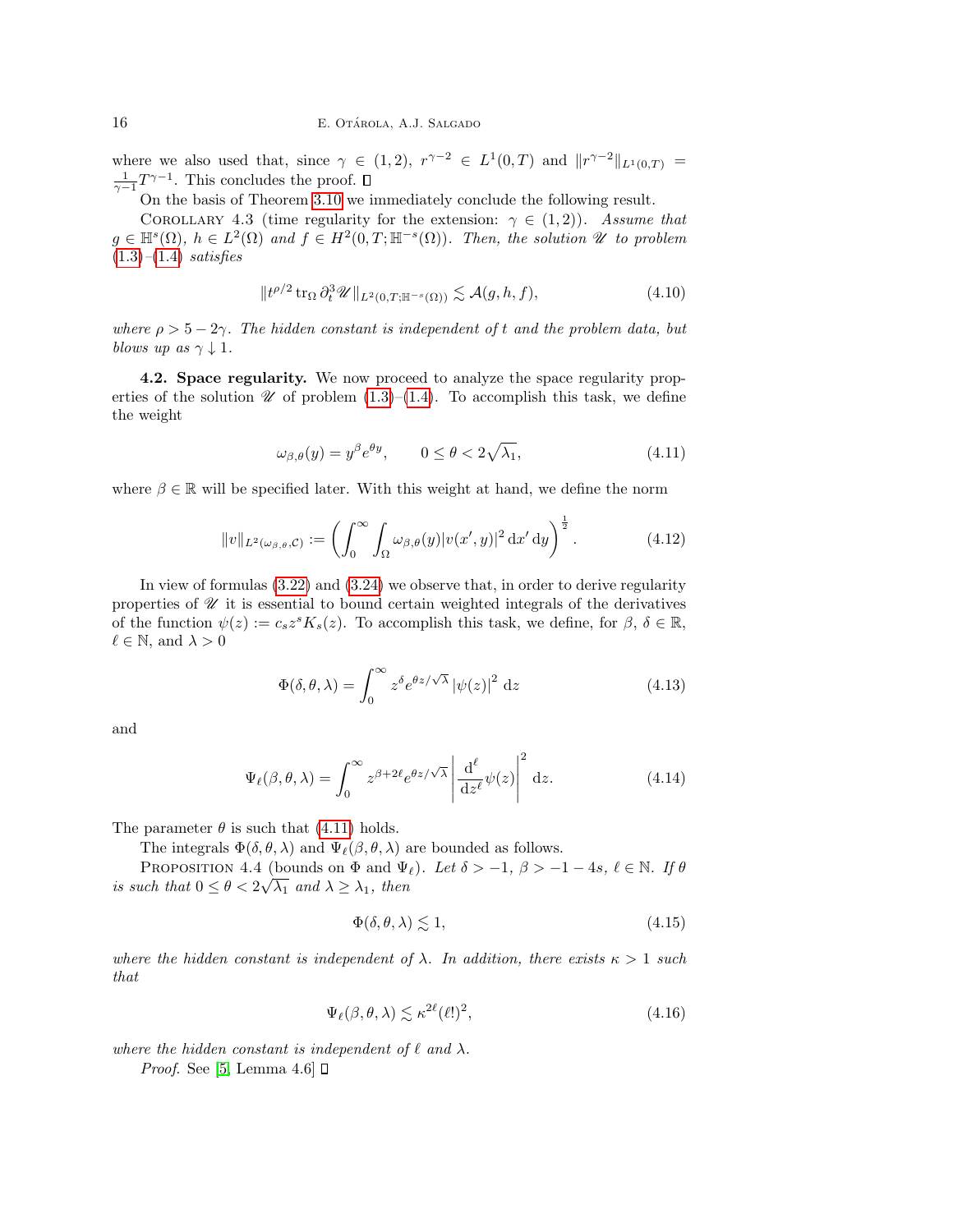On the basis of Proposition [4.4](#page-15-3) we can give pointwise, in time, bounds for  $\mathcal U$ .

<span id="page-16-3"></span>THEOREM 4.5 (pointwise bounds). Le  $\mathscr U$  solve [\(1.3\)](#page-1-0)–[\(1.4\)](#page-1-1) for  $s \in (0,1)$  and  $\gamma \in (1,2]$ . Let  $0 \leq \sigma < s$  and  $0 \leq \nu < 1+s$ . Then, there exists  $\kappa > 1$  such that the following bounds hold:

<span id="page-16-2"></span><span id="page-16-1"></span><span id="page-16-0"></span>
$$
\|\partial_y^{\ell+1}\mathscr{U}(\cdot,t)\|_{L^2(\omega_{\alpha+2\ell-2\sigma,\theta},\mathcal{C})}^2 \lesssim \kappa^{2(\ell+1)}(\ell+1)!^2 \|u(\cdot,t)\|_{\mathbb{H}^{\sigma+s}(\Omega)}^2,\tag{4.17}
$$

$$
\|\nabla_{x'}\partial_y^{\ell+1}\mathscr{U}(\cdot,t)\|_{L^2(\omega_{\alpha+2(\ell+1)-2\nu,\theta},\mathcal{C})}^2 \lesssim \kappa^{2(\ell+1)}(\ell+1)!^2 \|u(\cdot,t)\|_{\mathbb{H}^{\nu+s}(\Omega)}^2,\tag{4.18}
$$

$$
\|\mathcal{L}_{x'}\partial_y^{\ell+1}\mathscr{U}(\cdot,t)\|_{L^2(\omega_{\alpha+2(\ell+1)-2\nu,\theta},\mathcal{C})}^2 \lesssim \kappa^{2(\ell+1)}(\ell+1)!^2 \|u(\cdot,t)\|_{\mathbb{H}^{1+\nu+s}(\Omega)}^2. \tag{4.19}
$$

In all inequalities the hidden constants are independent of  $\mathcal U$  and  $\ell$ .

Proof. We begin with the proof of  $(4.17)$ . We invoke the representation formula [\(3.22\)](#page-10-1) and use the fact that  $\{\varphi_k\}_{k=1}^{\infty}$  is an orthonormal basis of  $L^2(\Omega)$  to arrive at

$$
\|\partial_y^{\ell+1}\mathscr{U}(\cdot,t)\|_{L^2(\omega_{\alpha+2\ell-2\sigma,\theta},\mathcal{C})}^2 = \sum_{k=1}^{\infty} u_k^2(t) \int_0^{\infty} y^{\alpha+2\ell-2\sigma} e^{\theta y} \left| \frac{d^{\ell+1}}{dy^{\ell+1}} \psi_k(y) \right|^2 dy.
$$

Consider the change of variable  $z = \sqrt{\lambda_k}y$  on the previous integral. Thus, in view of definition [\(4.14\)](#page-15-4), we can apply the estimate [\(4.16\)](#page-15-5) with  $\beta = \alpha - 2\sigma - 2 = 1 - 2s$  $2\sigma - 2 > -1 - 4s$  to conclude that

$$
\begin{split} \|\partial_y^{\ell+1}\mathscr{U}(\cdot,t)\|_{L^2(\omega_{\alpha+2\ell-2\sigma,\theta},\mathcal{C})}^2 &= \sum_{k=1}^{\infty} \lambda_k^{(\ell+1)-\left(\frac{\alpha+2\ell-2\sigma}{2}\right)-\frac{1}{2}} u_k^2(t)\Psi_{\ell+1}(\alpha-2\sigma-2,\theta,\lambda_k) \\ &\lesssim (\ell+1)!^2 \kappa^{2(\ell+1)} \sum_{k=1}^{\infty} \lambda_k^{\sigma+s} u_k^2(t), \end{split}
$$

as we intended to show.

Similar arguments reveal that

$$
\begin{split} &\|\nabla_{x'}\partial_{y}^{\ell+1}\mathscr{U}(\cdot,t)\|_{L^{2}(\omega_{\alpha+2(\ell+1)-2\nu,\theta},\mathcal{C})}^{2}\\ &=\sum_{k=1}^{\infty}u_{k}^{2}(t)\lambda_{k}\int_{0}^{\infty}y^{\alpha+2(\ell+1)-2\nu}e^{\theta y}\left|\frac{\mathrm{d}^{\ell+1}}{\mathrm{d}y^{\ell+1}}\psi_{k}(y)\right|^{2}\mathrm{d}y\\ &=\sum_{k=1}^{\infty}u_{k}^{2}(t)\lambda_{k}^{1+(\ell+1)-\left(\frac{\alpha+2(\ell+1)-2\nu}{2}\right)-\frac{1}{2}}\Psi_{\ell+1}(\alpha-2\nu,\theta,\lambda_{k}), \end{split}
$$

Since  $\alpha - 2\nu > 1 - 2s - 2 - 2s = -1 - 4s$  we can thus apply the estimate [\(4.16\)](#page-15-5) with  $\beta=\alpha-2\nu$  to obtain that

$$
\|\nabla_{x'}\partial_y^{\ell+1}\mathscr{U}\|_{L^2(\omega_{\alpha+2(\ell+1)-2\nu,\theta},\mathcal{C})}^2 \lesssim (\ell+1)!^2\kappa^{2(\ell+1)}\sum_{k=1}^\infty \lambda_k^{\nu+s}u_k^2(t).
$$

Finally, applying the same arguments that led to [\(4.17\)](#page-16-0) and [\(4.18\)](#page-16-1) we obtain that

$$
\|\mathcal{L}_{x'}\partial_y^{\ell+1}\mathscr{U}\|_{L^2(\omega_{\alpha+2(\ell+1)-2\nu,\theta},\mathcal{C})}^2 \lesssim \kappa^{2(\ell+1)}(\ell+1)!^2 \sum_{k=1}^\infty \lambda_k^{1+\nu+s}u_k^2(t).
$$

This concludes the proof.  $\square$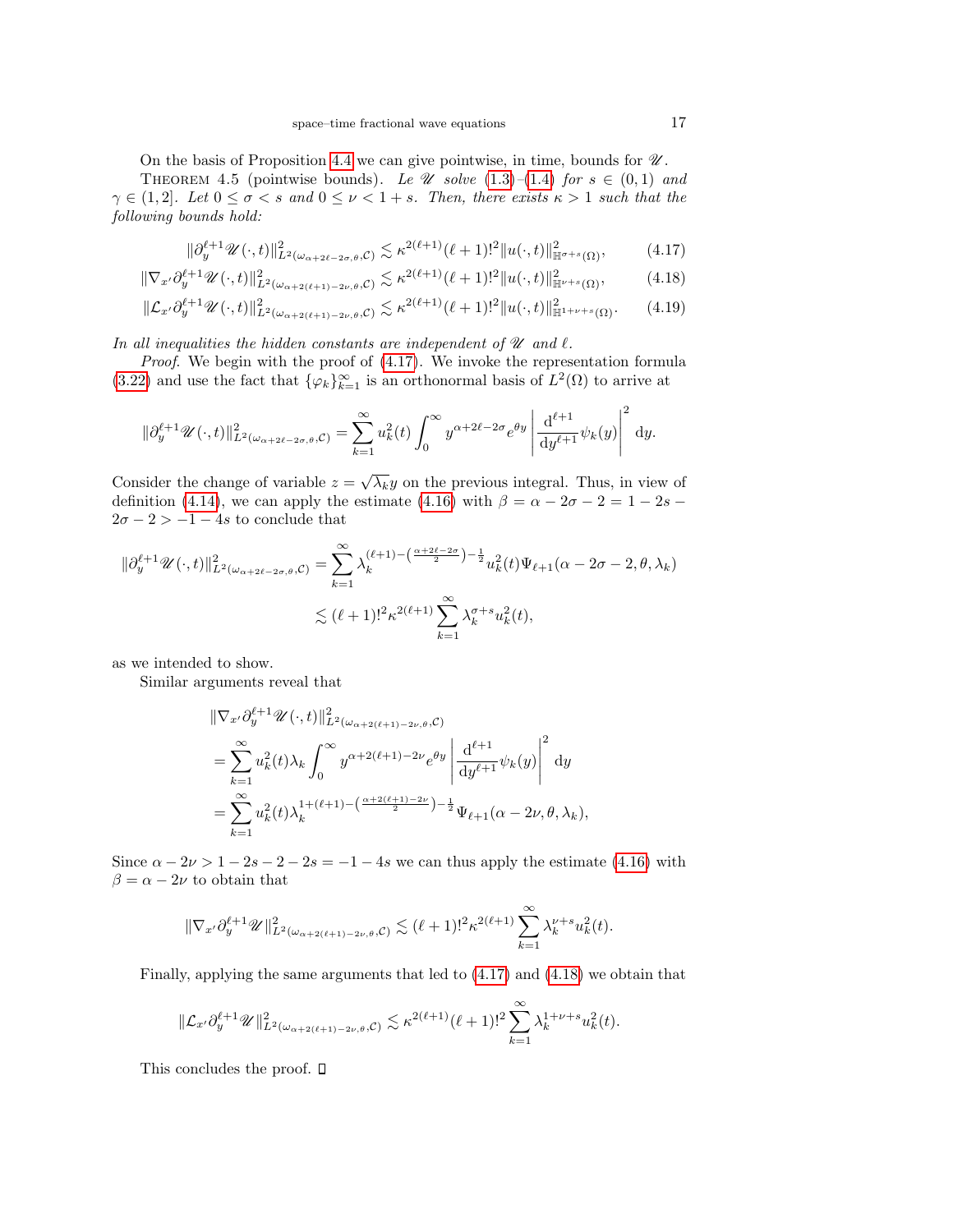As an application of this result we can obtain spatial regularity for  $\mathcal{U}$ . The results below show the spatial analyticity of  $\mathcal U$  with respect to the extended variable  $y \in (0, \infty)$ . We obtain that W belongs to countably normed, power–exponentially weighted Bochner spaces of analytic functions with respect to y, taking values in spaces  $\mathbb{H}^r(\Omega)$ .

Let us first focus on the case  $\gamma \in (1,2)$ .

<span id="page-17-5"></span>COROLLARY 4.6 (space regularity,  $\gamma \in (1,2)$ ). Let U solve  $(1.3)-(1.4)$  $(1.3)-(1.4)$  $(1.3)-(1.4)$  for  $s \in$ (0, 1) and  $\gamma \in (1, 2)$ . Let  $0 \leq \sigma < s$  and  $0 \leq \nu < 1 + s$ . Let  $0 < \mu \ll 1$  be arbitrary. Then, there exists  $\kappa > 1$  such that we have that

<span id="page-17-2"></span>
$$
\|\partial_y^{\ell+1}\mathscr{U}\|_{L^2(0,T;L^2(\omega_{\alpha+2\ell-2\sigma,\theta},\mathcal{C}))}^2 \lesssim \kappa^{2(\ell+1)}(\ell+1)!^2 \big( \|g\|_{\mathbb{H}^{\sigma+s}(\Omega)}^2 + \|h\|_{\mathbb{H}^{\sigma}(\Omega)}^2 + \|h\|_{\mathbb{H}^{\sigma}(\Omega)}^2 \big) + \|f\|_{L^2(0,T;\mathbb{H}^{\sigma-s+2\mu s}(\Omega))}^2 \big), \quad (4.20)
$$

$$
\|\nabla_{x'}\partial_y^{\ell+1}\mathscr{U}\|_{L^2(0,T;L^2(\omega_{\alpha+2(\ell+1)-2\nu,\theta},\mathcal{C}))}^2 \lesssim \kappa^{2(\ell+1)}(\ell+1)!^2 \big(\|g\|_{\mathbb{H}^{\nu+s}(\Omega)}^2 + \|h\|_{\mathbb{H}^{\nu}(\Omega)}^2 + \|h\|_{\mathbb{H}^{\nu}(\Omega)}^2 + \|f\|_{L^2(0,T;\mathbb{H}^{\nu-s+2\mu s}(\Omega))}^2\big).
$$
 (4.21)

and

$$
\|\mathcal{L}_{x'}\partial_y^{\ell+1}\mathscr{U}\|_{L^2(0,T;L^2(\omega_{\alpha+2(\ell+1)-2\nu,\theta},\mathcal{C}))}^2 \lesssim \kappa^{2(\ell+1)}(\ell+1)!^2 \big(\|g\|_{\mathbb{H}^{1+\nu+s}(\Omega)}^2 + \|\hbar\|_{\mathbb{H}^{1+\nu}(\Omega)}^2 + \|f\|_{L^2(0,T;\mathbb{H}^{1+\nu-s+2\mu s}(\Omega))}^2\big).
$$
 (4.22)

*Proof.* Estimates [\(4.17\)](#page-16-0)–[\(4.19\)](#page-16-2) reveal that it suffices to bound  $||u_k||_{L^2(0,T)}$ . To obtain such a bound, we recall that formula [\(3.5\)](#page-6-2) reads

$$
u_k(t) = E_{\gamma,1}(-\lambda_k^s t^\gamma)g_k + tE_{\gamma,2}(-\lambda_k^s t^\gamma)h_k + \int_0^t (t-r)^{\gamma-1}E_{\gamma,\gamma}(-\lambda_k^s (t-r)^\gamma)f_k(r)\,\mathrm{d}r.
$$

The control of the first and second terms, on the right–hand side of the previous expression, follow from the estimate [\(2.13\)](#page-4-2). In fact, we have that

<span id="page-17-4"></span><span id="page-17-3"></span><span id="page-17-0"></span>
$$
||E_{\gamma,1}(-\lambda_k^s t^{\gamma})g_k||_{L^2(0,T)}^2 \lesssim Tg_k^2, \quad k \in \mathbb{N}
$$
 (4.23)

and that

$$
||tE_{\gamma,2}(-\lambda_k^s t^\gamma)h_k||_{L^2(0,T)}^2 \lesssim \lambda_k^{-s} h_k^2 \int_0^T t^{2-\gamma} \frac{\lambda_k^s t^\gamma}{(1+\lambda_k^s t^\gamma)^2} dt
$$
  

$$
\lesssim \lambda_k^{-s} h_k^2 \int_0^T t^{2-\gamma} dt \lesssim T^{3-\gamma} \lambda_k^{-s} h_k^2, \quad k \in \mathbb{N}.
$$
 (4.24)

To control the third term, we invoke the estimate of Lemma [2.1](#page-4-4) and conclude that

$$
\left\| \int_0^t (t-r)^{\gamma-1} E_{\gamma,\gamma}(-\lambda_k^s(t-r)^\gamma) f_k(r) \, dr \right\|_{L^2(0,T)} \le
$$
  

$$
\|r^{\gamma-1} E_{\gamma,\gamma}(-\lambda_k^s r^\gamma) \|_{L^1(0,T)} \|f_k\|_{L^2(0,T)}.
$$

It suffices to bound  $||r^{\gamma-1}E_{\gamma,\gamma}(-\lambda_k^s r^{\gamma})||_{L^1(0,T)}$ . To accomplish this task, we utilize, again, the estimate [\(2.13\)](#page-4-2). This yields

<span id="page-17-1"></span>
$$
||r^{\gamma - 1}E_{\gamma, \gamma}(-\lambda_k^s r^{\gamma})||_{L^1(0,T)} \lesssim \int_0^T \frac{r^{\gamma - 1}}{1 + \lambda_k^s r^{\gamma}} dr = \gamma^{-1} \lambda_k^{-s} \int_0^{\lambda_k^s T^{\gamma}} \frac{d\xi}{1 + \xi}
$$
\n
$$
= \gamma^{-1} \lambda_k^{-s} \log(1 + \lambda_k^s T^{\gamma}).
$$
\n(4.25)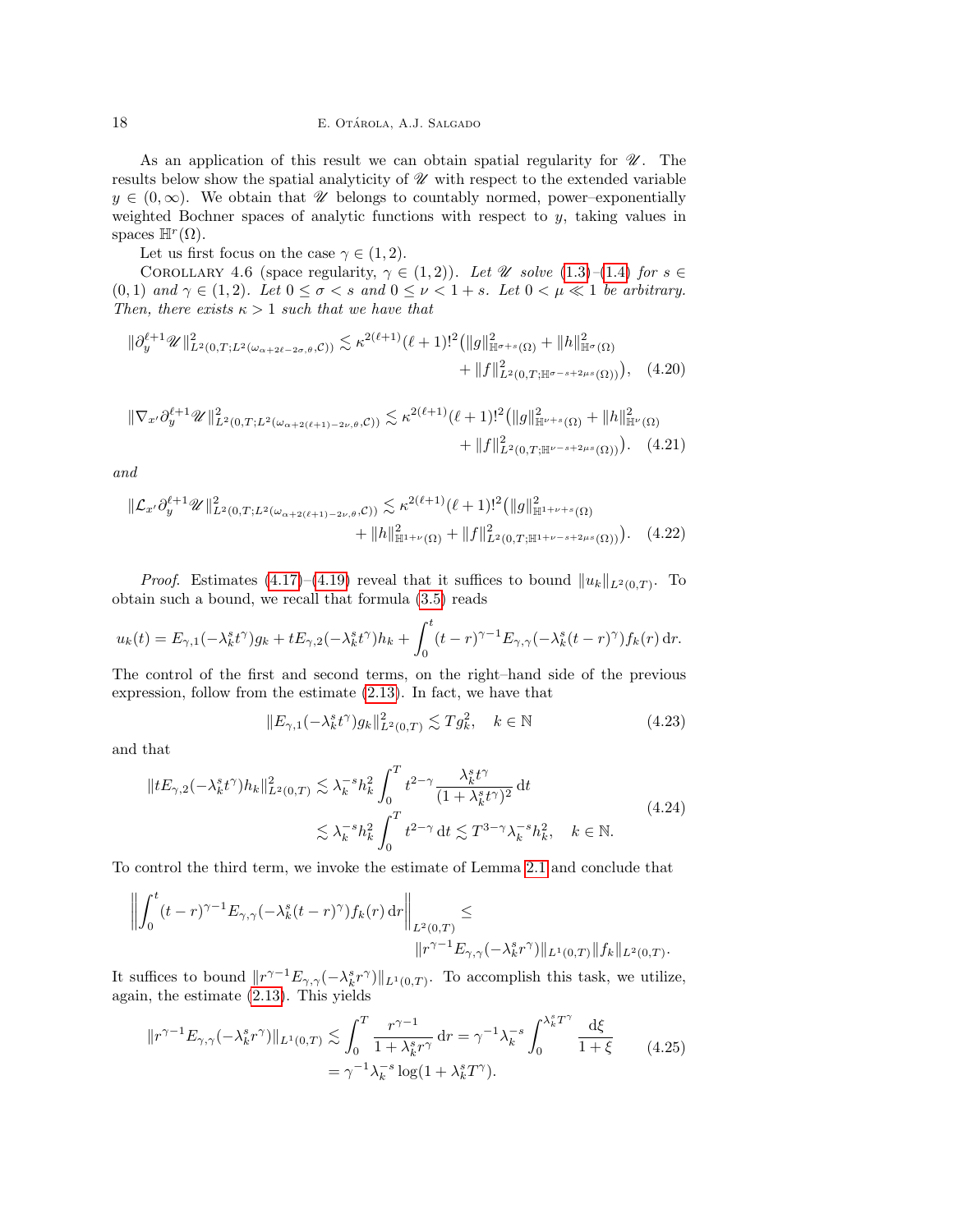A collection of the derived estimates [\(4.23\)](#page-17-0)–[\(4.25\)](#page-17-1) reveals that

<span id="page-18-1"></span>
$$
||u_k||_{L^2(0,T)}^2 \lesssim T g_k^2 + T^{3-\gamma} \lambda_k^{-s} h_k^2 + \lambda_k^{-2s} \log(1 + \lambda_k^s T^\gamma)^2 ||f_k||_{L^2(0,T)}^2.
$$
 (4.26)

Consequently, on the basis of  $(4.17)$ , the previous estimate  $(4.26)$  yields

$$
\int_0^T \|\partial_y^{\ell+1} \mathscr{U}(\cdot,t)\|_{L^2(\omega_{\alpha+2\ell-2\sigma,\theta},\mathcal{C})}^2 dt \lesssim (\ell+1)!^2 \kappa^{2(\ell+1)} \bigg( T \|g\|_{\mathbb{H}^{\sigma+s}(\Omega)}^2 + T^{3-\gamma} \|h\|_{\mathbb{H}^{\sigma}(\Omega)}^2 + T^{2\mu\gamma} \|f\|_{L^2(0,T;\mathbb{H}^{\sigma-s+2\mu s}(\Omega))}^2 \bigg),
$$

where we have used that  $\log(1+z) \lesssim z^{\mu}$  for all  $z \geq 0$  and  $\mu > 0$ . This yields [\(4.20\)](#page-17-2). The estimates  $(4.21)$  and  $(4.22)$  follow, on the basis of  $(4.18)$  and  $(4.19)$ , respectively, by using similar arguments.  $\square$ 

We conclude by studying the space regularity when  $\gamma = 2$ .

COROLLARY 4.7 (space regularity for  $\gamma = 2$ ). Let U solve [\(1.3\)](#page-1-0)–[\(1.4\)](#page-1-1) for  $s \in \mathbb{Z}$ (0, 1) and  $\gamma = 2$ . Let  $0 \le \sigma < s$  and  $0 \le \nu < 1 + s$ . Then, there exists  $\kappa > 1$  such that the following regularity estimates hold:

$$
\|\partial_y^{\ell+1}\mathscr{U}\|_{L^2(0,T;L^2(\omega_{\alpha+2\ell-2\sigma,\theta},\mathcal{C}))}^2 \lesssim \kappa^{2(\ell+1)}(\ell+1)!^2 \big(\|g\|_{\mathbb{H}^{\sigma+s}(\Omega)}^2 + \|h\|_{\mathbb{H}^{\sigma}(\Omega)}^2 + \|f\|_{L^2(0,T;\mathbb{H}^{\sigma}(\Omega))}^2\big), \quad (4.27)
$$

$$
\|\nabla_{x'}\partial_y^{\ell+1}\mathscr{U}\|_{L^2(0,T;L^2(\omega_{\alpha+2(\ell+1)-2\nu,\theta},\mathcal{C}))}^2 \lesssim \kappa^{2(\ell+1)}(\ell+1)!^2 \Big(\|g\|_{\mathbb{H}^{\nu+s}(\Omega)}^2 + \|h\|_{\mathbb{H}^{\nu}(\Omega)}^2 + \|h\|_{\mathbb{H}^{\nu}(\Omega)}^2\Big) + \|f\|_{L^2(0,T;\mathbb{H}^{\nu}(\Omega))}^2\Big). \tag{4.28}
$$

and

$$
\|\mathcal{L}_{x'}\partial_y^{\ell+1}\mathscr{U}\|_{L^2(0,T;L^2(\omega_{\alpha+2(\ell+1)-2\nu,\theta},\mathcal{C}))}^2 \lesssim \kappa^{2(\ell+1)}(\ell+1)!^2 \big(\|g\|_{\mathbb{H}^{1+\nu+s}(\Omega)}^2 + \|h\|_{\mathbb{H}^{1+\nu}(\Omega)}^2 + \|f\|_{L^2(0,T;\mathbb{H}^{1+\nu}(\Omega))}^2\big). \tag{4.29}
$$

*Proof.* Once again, in light of Theorem [4.5,](#page-16-3) it suffices to bound  $||u_k||_{L^2(0,T)}$ . In this case  $(\gamma = 2)$  using  $(3.1)$  we have that

$$
||u_k||^2_{L^2(0,T)} \lesssim Tg_k^2 + T\lambda_k^{-s}h_k^2 + T^2\lambda_k^{-s}||f_k||^2_{L^2(0,T)}
$$

.

This estimate, together with  $(4.17)$ – $(4.19)$  yield the claimed bounds.  $\square$ 

<span id="page-18-0"></span>4.3. Space–time regularity. The techniques and ideas used to obtain temporal and spatial regularity can be combined in order to obtain mixed regularity results, i.e., we measure time derivatives in Sobolev norms of higher order. For brevity, we only present the results for  $\gamma \in (1, 2)$ , but these can be extended to  $\gamma = 2$  as well. The following regularity estimates are obtained by a direct combination of Theorem [4.2](#page-14-0) and Corollary [4.6.](#page-17-5)

<span id="page-18-2"></span>COROLLARY 4.8 (space–time regularity). Let  $\mathscr U$  solve [\(1.3\)](#page-1-0)–[\(1.4\)](#page-1-1) for  $s \in (0,1)$ and  $\gamma \in (1,2)$ . Let  $0 \leq \sigma < s$ ,  $0 \leq \nu < 1 + s$  and  $\rho > 5 - 2\gamma$ . Then, there exists  $\kappa > 1$ such that the following regularity estimates hold:

$$
||t^{\rho/2}\partial_t^3 \partial_y^{\ell+1} \mathscr{U}||_{L^2(0,T;L^2(\omega_{\alpha+2\ell-2\sigma,\theta},\mathcal{C}))}^2 \lesssim \kappa^{2(\ell+1)}(\ell+1)!^2 (||g||^2_{\mathbb{H}^{\sigma+3s}(\Omega)} + ||h||^2_{\mathbb{H}^{\sigma+2s}(\Omega)} + ||f||^2_{H^2(0,T;\mathbb{H}^{\sigma+s}(\Omega))}),
$$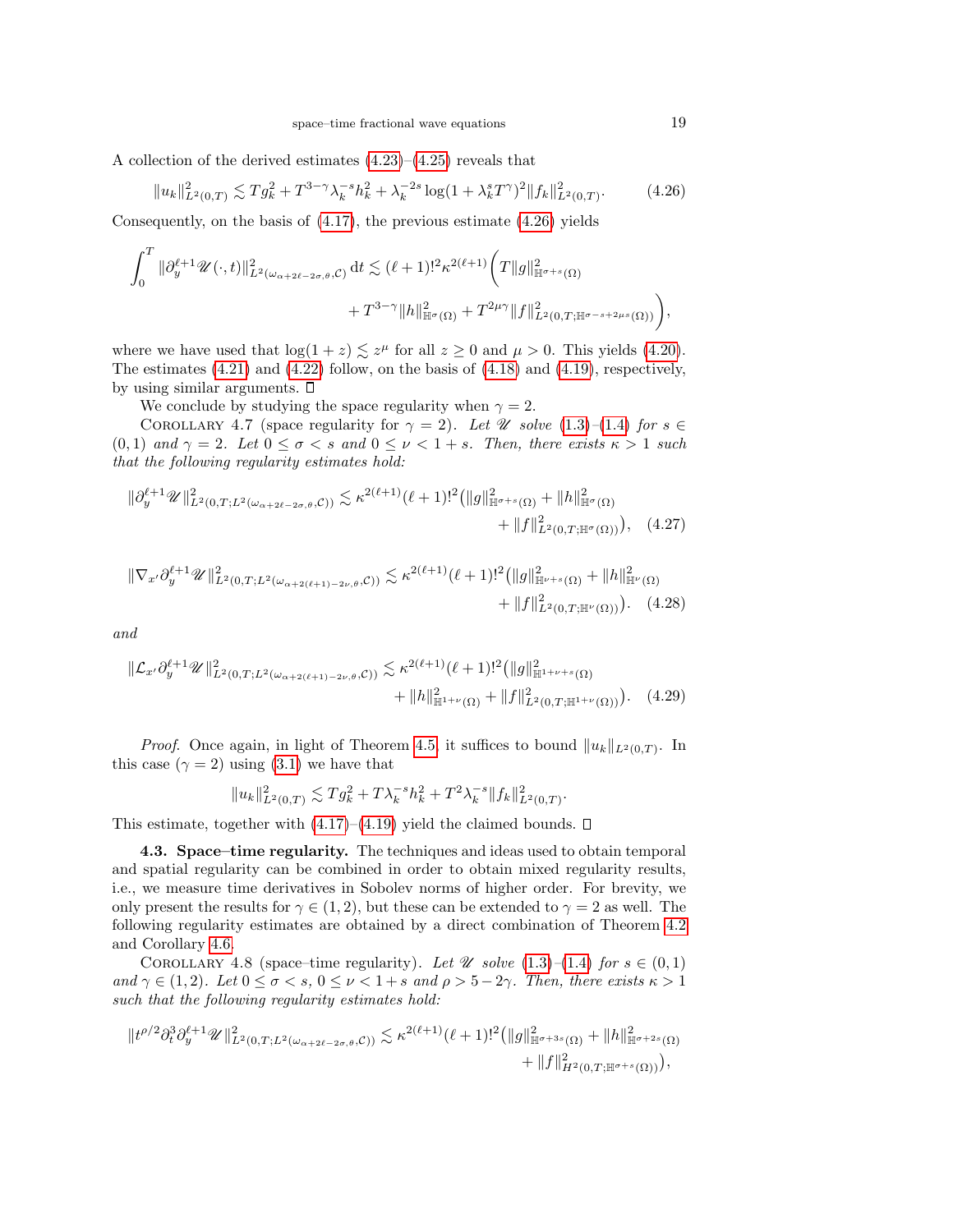20 E. OTÁROLA, A.J. SALGADO

$$
||t^{\rho/2}\partial_t^3 \nabla_{x'}\partial_y^{\ell+1}\mathscr{U}||_{L^2(0,T;L^2(\omega_{\alpha+2(\ell+1)-2\nu,\theta},\mathcal{C}))}^2 \lesssim \kappa^{2(\ell+1)}(\ell+1)!^2 (||g||^2_{\mathbb{H}^{\nu+3s}(\Omega)}+\|h\|^2_{\mathbb{H}^{\nu+2s}(\Omega)}+||f||^2_{H^2(0,T;\mathbb{H}^{\nu+s}(\Omega))}).
$$

and

$$
||t^{\rho/2}\partial_t^3 \mathcal{L}_{x'}\partial_y^{\ell+1}\mathscr{U}||_{L^2(0,T;L^2(\omega_{\alpha+2(\ell+1)-2\nu,\theta},\mathcal{C}))}^2 \lesssim \kappa^{2(\ell+1)}(\ell+1)!^2 (||g||^2_{\mathbb{H}^{1+\nu+3s}(\Omega)}+\|h\|^2_{\mathbb{H}^{1+\nu+2s}(\Omega)}+||f||^2_{H^2(0,T;\mathbb{H}^{1+\nu+s}(\Omega))}).
$$

Proof. We proceed first as in the proof of Theorem [4.5](#page-16-3) to obtain that

$$
\|t^{\rho/2}\partial_t^3 \partial_y^{\ell+1} \mathscr{U}(\cdot,t)\|_{L^2(\omega_{\alpha+2\ell-2\sigma,\theta},\mathcal{C}))}^2 \lesssim (\ell+1)!^2\kappa^{2(\ell+1)}t^\rho\sum_{k=1}^\infty \lambda_k^{\sigma+s}\left(\frac{\mathrm{d}^3}{\mathrm{d}t^3}u_k(t)\right)^2.
$$

In the case  $f \equiv 0$  the estimates of Lemma [4.1](#page-13-2) with  $r = \sigma + s$  then yield that

$$
\int_0^T t^{\rho} \left\| \frac{\mathrm{d}^3}{\mathrm{d}t^3} u_k(t) \right\|_{\mathbb{H}^{\sigma+s}(\Omega)}^2 \mathrm{d}t \lesssim \|g\|_{\mathbb{H}^{\sigma+3s}(\Omega)}^2 + \|h\|_{\mathbb{H}^{\sigma+2s}(\Omega)}^2.
$$

The case  $g \equiv 0$ ,  $h \equiv 0$  can be obtained as in the proof of Theorem [4.2,](#page-14-0) Step 3, to obtain

$$
\int_0^T t^{\rho} \left\| \frac{\mathrm{d}^3}{\mathrm{d}t^3} u_k(t) \right\|_{\mathbb{H}^{\sigma+s}(\Omega)}^2 \mathrm{d}t \lesssim \|f\|_{H^2(0,T;\mathbb{H}^{\sigma+s}(\Omega))}^2.
$$

The other estimates follow the same line of reasoning.  $\square$ 

<span id="page-19-0"></span>4.4. Application: error estimates for fully discrete schemes. Our main motivation to study the regularity of the solution to  $(1.1)$  and  $(1.3)$ – $(1.4)$  is to provide error estimates for numerical methods. Here we sketch how the estimates we obtained in previous sections fit into this program.

We begin by introducing a family of finite dimensional spaces  $\mathbb{V}_h \subset \mathring{H}_L^1(y^\alpha, \mathcal{C}),$ parametrized by  $h > 0$ . We also introduce

$$
\mathcal{T} = \{t_j\}_{j=0}^J, \quad 0 = t_0 < t_1 < \ldots < t_J = T,
$$

a partition of the time interval [0, T]. We denote  $\tau = \max\{t_{j+1}-t_j : j = 0, \ldots, J-1\}.$ 

A fully discrete scheme then seeks for  $\mathscr{U}_h^{\tau} = \{\mathscr{U}_h^j\}_{j=0}^J \subset \mathbb{V}_h$  such that, for every  $j \geq 2$ ,

<span id="page-19-1"></span>
$$
\langle \operatorname{tr}_{\Omega} \delta_{\tau}^{\gamma} \mathscr{U}_{h}^{j}, \operatorname{tr}_{\Omega} V \rangle + a(\mathscr{U}_{h}^{j}, V) = \langle f, \operatorname{tr}_{\Omega} V \rangle, \quad \forall V \in \mathbb{V}_{h}.
$$
 (4.30)

In addition, we require the  $\mathcal{U}_h^0$  and  $\mathcal{U}_h^1$  are determined by (suitable approximations of) the initial data  $q$  and  $h$ .

In [\(4.30\)](#page-19-1) we introduced the mapping  $\delta_{\tau}^{\gamma}$  that acts on (time) sequences. We assume that  $\delta_{\tau}^{\gamma}$  is consistent with  $\partial_{t}^{\gamma}$  in the sense that there is  $W \subset L^{2}(0,T;\mathbb{H}^{-s}(\Omega))$  such that, if  $w \in \mathcal{W}$  then

<span id="page-19-2"></span>
$$
\|\delta_\tau^\gamma w - \partial_t^\gamma w\|_{L^2(0,T;\mathbb{H}^{-s}(\Omega))} \lesssim \mathcal{E}_t(\tau) \|w\|_{\mathcal{W}},\tag{4.31}
$$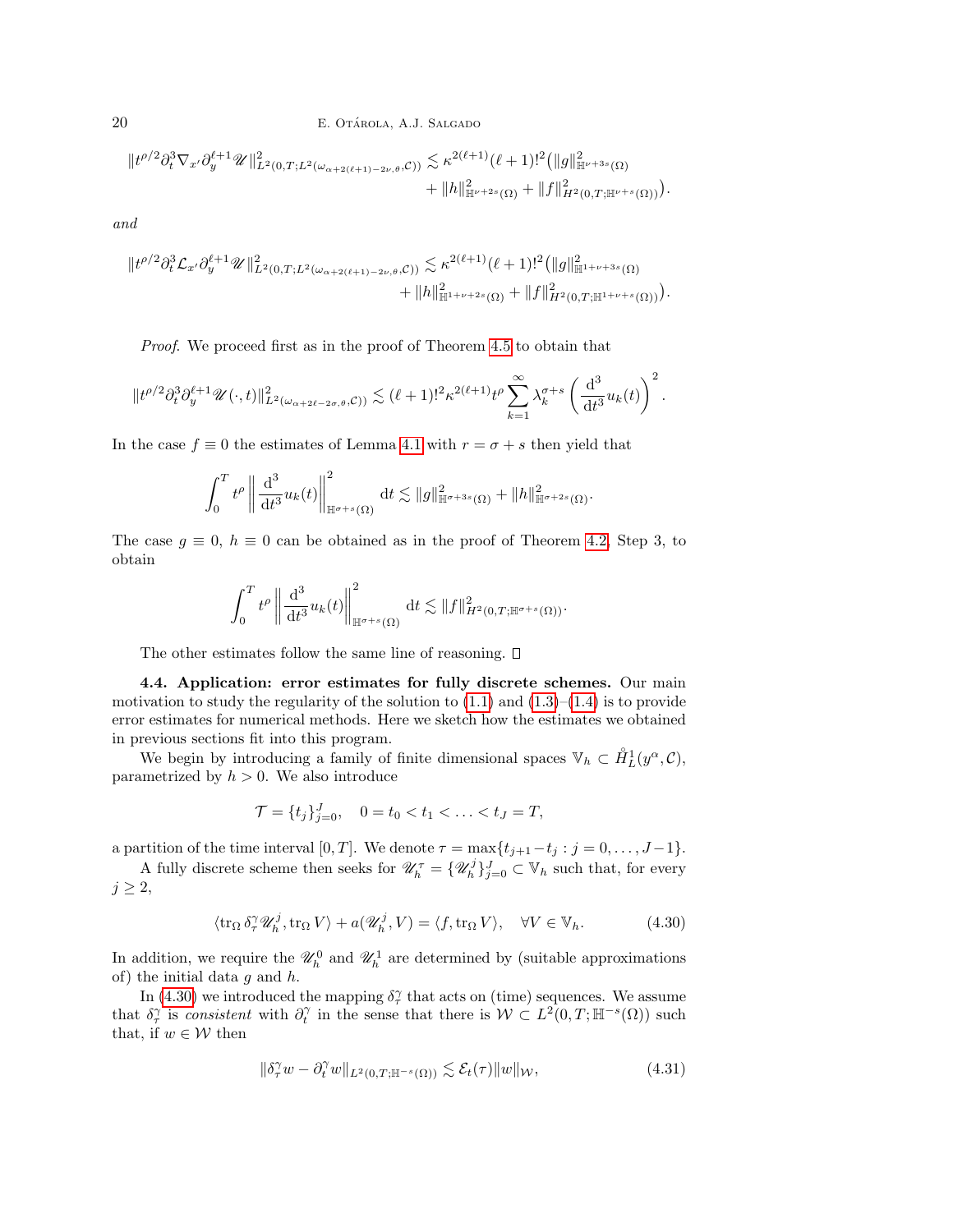for some function  $\mathcal{E}_t : \mathbb{R}_+ \to \mathbb{R}_+$  such that  $\mathcal{E}_t(\tau) \downarrow 0$  as  $\tau \downarrow 0$ . Notice that Theorem [4.2](#page-14-0) provides particular instances of  $W$ . We, in addition, need to assume the following bound

<span id="page-20-2"></span>
$$
\|\delta_\tau^\gamma w\|_{L^2(0,T;\mathbb{H}^{-s}(\Omega))} \lesssim \|\partial_t^k w\|_{L^2(0,T;\mathbb{H}^{-s}(\Omega))},\tag{4.32}
$$

for  $k = 2$  or 3.

We also assume that the scheme  $(4.30)$  is *stable*, i.e., that its solution satisfies

<span id="page-20-1"></span>
$$
\|\mathscr{U}_h^{\tau}\|_{L^2(0,T;\hat{H}_L^1(y^{\alpha},\mathcal{C}))} \lesssim \|f\|_{L^2(0,T;\mathbb{H}^{-s}(\Omega))}.
$$
\n(4.33)

The final ingredient necessary for the analysis of  $(4.30)$  is the so-called *Galerkin* projection  $\mathcal{G}_h$ :

$$
\mathcal{G}_h: \mathring{H}_L^1(y^\alpha, \mathcal{C}) \to \mathbb{V}_h, \qquad a(\mathcal{G}_h w, V) = a(w, V), \quad \forall V \in \mathbb{V}_h.
$$

This immediately gives its stability and the fact that it has quasi-best approximation properties. From this, by a proper choice of  $\mathbb{V}_h$ , it follows that there is  $\mathcal{Z} \subset \mathring{H}_L^1(y^\alpha, \mathcal{C})$ such that if  $w \in \mathcal{Z}$  we have

<span id="page-20-0"></span>
$$
||w - \mathcal{G}_h w||_{\hat{H}_L^1(y^\alpha, \mathcal{C})} \lesssim \mathcal{E}_x(h) ||w||_{\mathcal{Z}},
$$
\n(4.34)

for a function  $\mathcal{E}_x : \mathbb{R}_+ \to \mathbb{R}_+$  such that  $\mathcal{E}_x(h) \downarrow 0$  as  $h \downarrow 0$ . Notice that [\(4.34\)](#page-20-0) can be integrated in time to obtain error estimates in  $L^2(0,T;\hat{H}_L^1(y^\alpha,\mathcal{C}))$ . In this case, Corollary [4.6](#page-17-5) provides particular instances of  $L^2(0,T;\mathcal{Z})$ .

REMARK 4.9 (choice of  $\mathbb{V}_h$  and  $\delta_{\tau}^{\gamma}$ ). The choice of discrete space  $\mathbb{V}_h$  and operator  $\delta_{\tau}^{\gamma}$  satisfying the requisite properties is by no means trivial and is at the heart of the numerical analysis of  $(3.29)$ . Our sole purpose here is to show how the regularity estimates that we have provided can be used.

With all these tools at hand, we can obtain an error analysis for [\(4.30\)](#page-19-1) as follows. Define the error

$$
e = \mathscr{U} - \mathscr{U}_h^{\tau} = (\mathscr{U} - \mathcal{G}_h \mathscr{U}) + (\mathcal{G}_h \mathscr{U} - \mathscr{U}_h^{\tau}) = E_{\mathscr{U}} + e_h,
$$

where  $E_{\mathcal{U}}$  is the so-called interpolation error and  $e_h$  the approximation error. From [\(4.34\)](#page-20-0) it immediately follows that

$$
\|E_{\mathscr{U}}\|_{L^2(0,T;\mathring{H}^1_L(y^\alpha,\mathcal{C}))} \lesssim \mathcal{E}_x(h) \|\mathscr{U}\|_{L^2(0,T;\mathcal{Z})},
$$

so that it suffices to bound  $e_h$ . Set, in [\(3.29\)](#page-11-2)  $v = V \in V_h$  and subtract from it [\(4.30\)](#page-19-1). This yields

$$
\langle \operatorname{tr}_\Omega \delta_\tau^\gamma e_h^j, \operatorname{tr}_\Omega V \rangle + a(e_h^j,V) = \langle \operatorname{tr}_\Omega (\delta_\tau^\gamma \mathcal{G}_h \mathscr{U} - \partial_t^\gamma \mathscr{U}), \operatorname{tr}_\Omega V \rangle \quad \forall V \in \mathbb{V}_h.
$$

The stability of the scheme, expressed in [\(4.33\)](#page-20-1), then yields

$$
\|e_h\|_{L^2(0,T;\hat{H}_L^1(y^\alpha,\mathcal{C}))} \lesssim \|\operatorname{tr}_\Omega(\delta_\tau^\gamma \mathcal{G}_h \mathscr{U} - \partial_t^\gamma \mathscr{U})\|_{L^2(0,T;\mathbb{H}^{-s}(\Omega))}
$$
  
\$\leq \|\operatorname{tr}\_\Omega(\delta\_\tau^\gamma - \partial\_t^\gamma)\mathscr{U}\|\_{L^2(0,T;\mathbb{H}^{-s}(\Omega))} + \|\delta\_\tau^\gamma (I - \mathcal{G}\_h)\mathscr{U}\|\_{L^2(0,T;\mathbb{H}^{-s}(\Omega))}.

The consistency, expressed in [\(4.31\)](#page-19-2) allows us to bound

$$
\|\operatorname{tr}_{\Omega}(\delta_\tau^\gamma-\partial_t^\gamma)\mathscr{U}\|_{L^2(0,T;\mathbb{H}^{-s}(\Omega))}\lesssim \mathcal{E}_t(\tau)\|\mathscr{U}\|_{\mathcal{W}}.
$$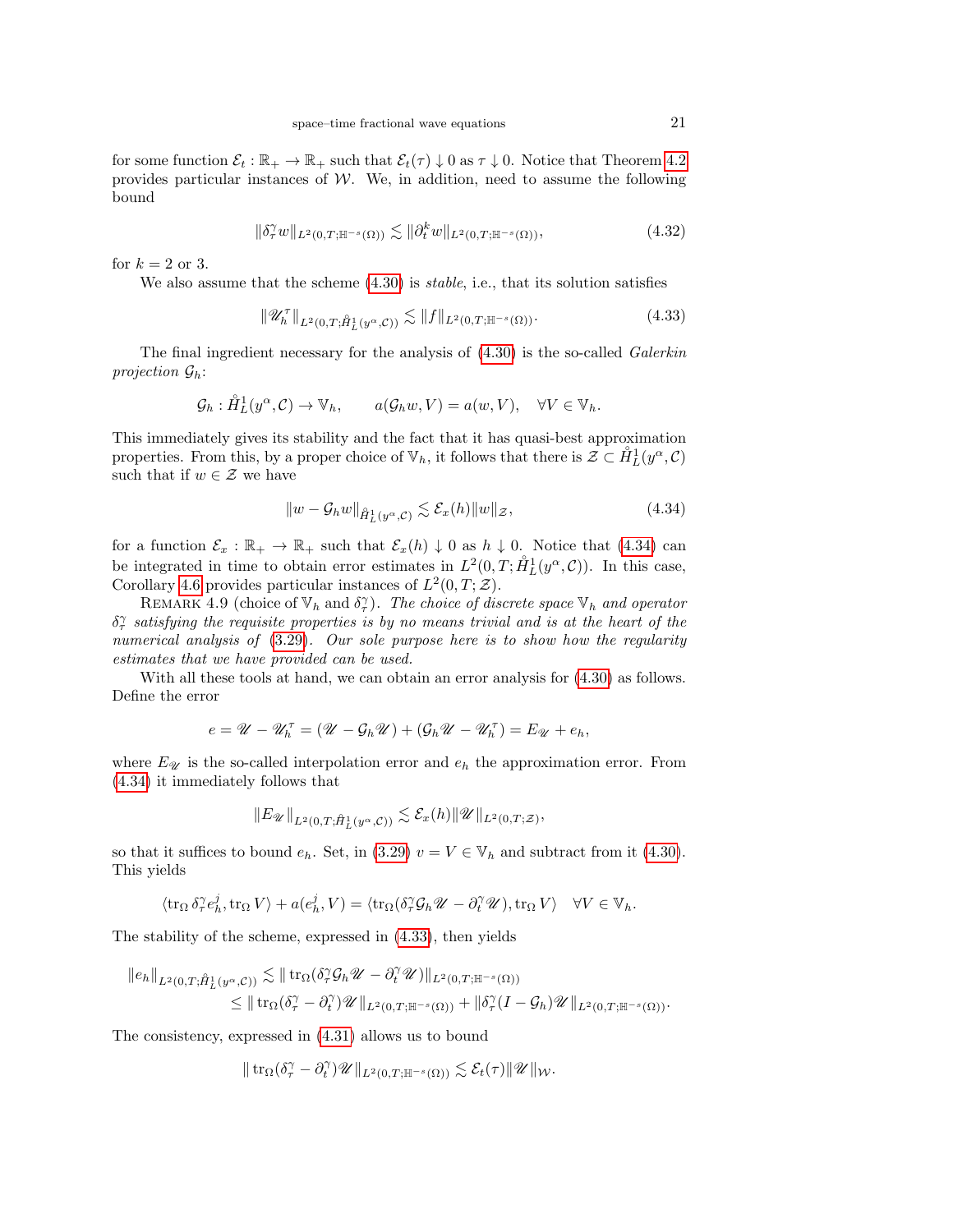Finally, the bound [\(4.32\)](#page-20-2) and the approximation properties of  $\mathcal{G}_h$ , given in [\(4.34\)](#page-20-0), yield

 $\|\delta_\tau^\gamma (I-\mathcal{G}_h) \mathscr{U}\|_{L^2(0,T;\mathbb{H}^{-s}(\Omega))} \lesssim \|(I-\mathcal{G}_h) \partial_t^k \mathscr{U}\|_{L^2(0,T;\mathbb{H}^{-s}(\Omega))} \lesssim \mathcal{E}_x(h) \|\partial_t^k \mathscr{U}\|_{L^2(0,T;\mathcal{Z})}.$ 

Notice that Corollary [4.8](#page-18-2) gives conditions so that  $\|\partial_t^k \mathscr{U}\|_{L^2(0,T;\mathcal{Z})} < \infty$ .

Conclude by gathering all the estimates given above.

## REFERENCES

- <span id="page-21-19"></span>[1] M. Abramowitz and I.A. Stegun. Handbook of mathematical functions with formulas, graphs, and mathematical tables. National Bureau of Standards Applied Mathematics Series. 1964.
- <span id="page-21-6"></span>[2] N.I. Achieser. Theory of approximation. Dover Publications, Inc., New York, 1992. Translated from the Russian and with a preface by Charles J. Hyman, Reprint of the 1956 English translation.
- <span id="page-21-10"></span>[3] R.A. Adams. Sobolev spaces. Academic Press [A subsidiary of Harcourt Brace Jovanovich, Publishers], New York-London, 1975. Pure and Applied Mathematics, Vol. 65.
- <span id="page-21-3"></span>[4] I. Athanasopoulos and L.A. Caffarelli. Continuity of the temperature in boundary heat control problems. Adv. Math., 224(1):293–315, 2010.
- <span id="page-21-7"></span>[5] L. Banjai, J.M. Melenk, R.H. Nochetto, E. Ot´arola, A.J. Salgado, and Ch. Schwab. Tensor FEM for spectral fractional diffusion.  $arXiv:1707.07367v1$ , 2017.
- <span id="page-21-13"></span>[6] M.S. Birman and M.Z. Solomjak. Spektralnaya teoriya samosopryazhennykh operatorov v gilbertovom prostranstve. Leningrad. Univ., Leningrad, 1980.
- <span id="page-21-20"></span>[7] M. Bonforte, Y. Sire, and J.L. Vázquez. Existence, uniqueness and asymptotic behaviour for fractional porous medium equations on bounded domains. Discrete Contin. Dyn. Syst., 35(12):5725–5767, 2015.
- <span id="page-21-1"></span>[8] X. Cabré and J. Tan. Positive solutions of nonlinear problems involving the square root of the Laplacian. Adv. Math., 224(5):2052–2093, 2010.
- <span id="page-21-0"></span>[9] L. Caffarelli and L. Silvestre. An extension problem related to the fractional Laplacian. Comm. Partial Differential Equations, 32(7-9):1245–1260, 2007.
- <span id="page-21-2"></span>[10] A. Capella, J. Dávila, L. Dupaigne, and Y. Sire. Regularity of radial extremal solutions for some non-local semilinear equations. Comm. Partial Differential Equations, 36(8):1353– 1384, 2011.
- <span id="page-21-4"></span>[11] A. de Pablo, F. Quirós, A. Rodríguez, and J.L. Vázquez. A fractional porous medium equation. Adv. Math., 226(2):1378–1409, 2011.
- <span id="page-21-5"></span>[12] A. de Pablo, F. Quirós, A. Rodríguez, and J.L. Vázquez. A general fractional porous medium equation. Comm. Pure Appl. Math., 65(9):1242–1284, 2012.
- <span id="page-21-8"></span>[13] M. Dehghan, M. Abbaszadeh, and A. Mohebbi. Analysis of a meshless method for the time fractional diffusion-wave equation. Numer. Algorithms, 73(2):445–476, 2016.
- <span id="page-21-9"></span>[14] R. Du, W.R. Cao, and Z.Z. Sun. A compact difference scheme for the fractional diffusion-wave equation. Appl. Math. Model., 34(10):2998–3007, 2010.
- <span id="page-21-15"></span>[15] J. Duoandikoetxea. Fourier analysis, volume 29 of Graduate Studies in Mathematics. American Mathematical Society, Providence, RI, 2001. Translated and revised from the 1995 Spanish original by David Cruz-Uribe.
- <span id="page-21-18"></span>[16] L.C. Evans. Partial differential equations, volume 19 of Graduate Studies in Mathematics. American Mathematical Society, Providence, RI, second edition, 2010.
- <span id="page-21-14"></span>[17] D. Fujiwara. Concrete characterization of the domains of fractional powers of some elliptic differential operators of the second order. Proc. Japan Acad., 43:82–86, 1967.
- <span id="page-21-16"></span>[18] V. Gol/dshtein and A. Ukhlov. Weighted Sobolev spaces and embedding theorems. Trans. Amer. Math. Soc., 361(7):3829–3850, 2009.
- <span id="page-21-17"></span>[19] R. Gorenflo, A.A. Kilbas, F. Mainardi, and S.V. Rogosin. Mittag-Leffler functions, related topics and applications. Springer Monographs in Mathematics. Springer, Heidelberg, 2014.
- <span id="page-21-12"></span>[20] P. Grisvard. Elliptic problems in nonsmooth domains, volume 69 of Classics in Applied Mathematics. Society for Industrial and Applied Mathematics (SIAM), Philadelphia, PA, 2011. Reprint of the 1985 original [ MR0775683], With a foreword by Susanne C. Brenner.
- <span id="page-21-11"></span>[21] J. Heinonen, T. Kilpeläinen, and O. Martio. Nonlinear potential theory of degenerate elliptic equations. Oxford Mathematical Monographs. The Clarendon Press Oxford University Press, New York, 1993. Oxford Science Publications.
- <span id="page-21-21"></span>[22] V.R. Hosseini, E. Shivanian, and W. Chen. Local radial point interpolation (MLRPI) method for solving time fractional diffusion-wave equation with damping. J. Comput. Phys., 312:307–332, 2016.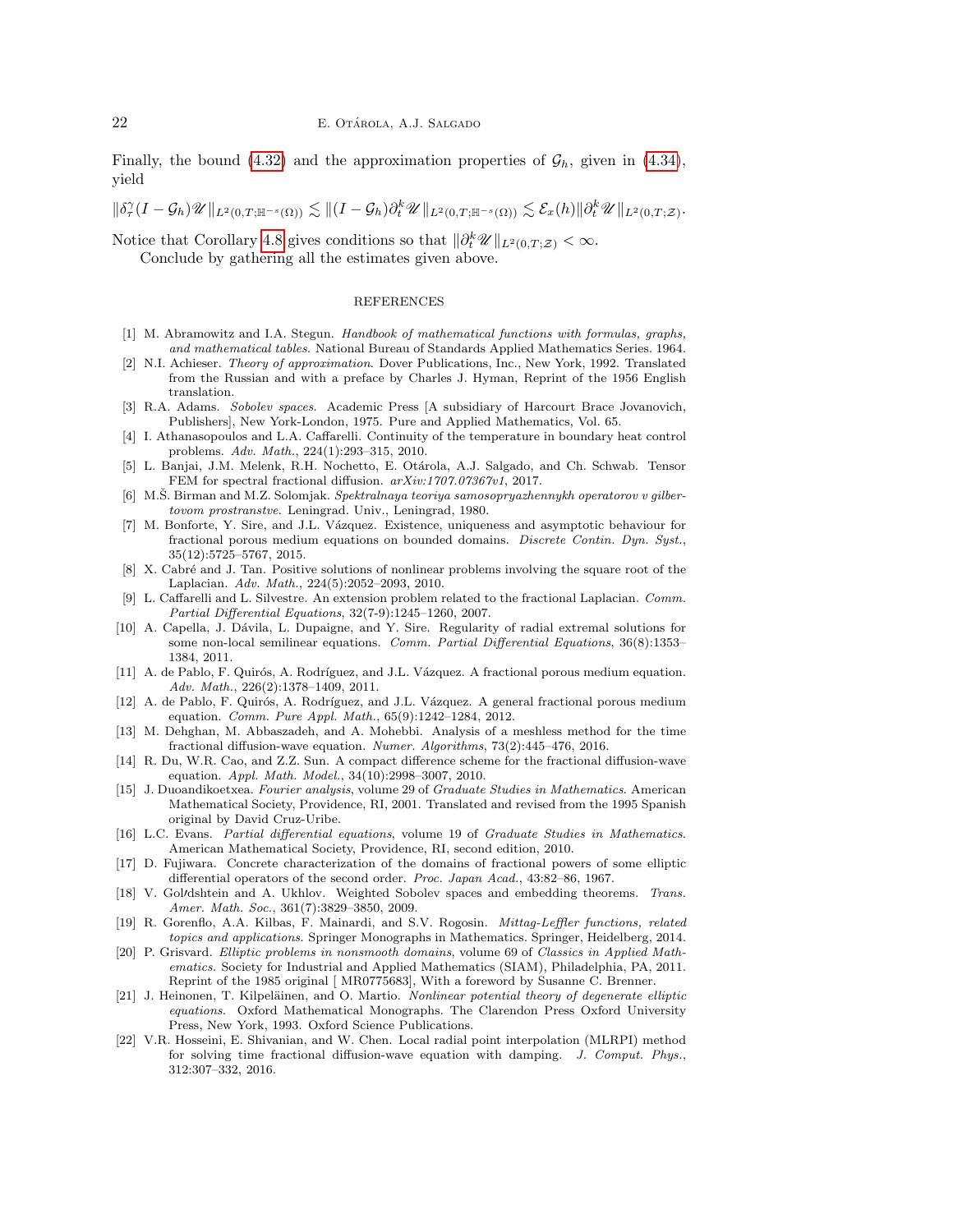- <span id="page-22-8"></span>[23] X. Hu and L. Zhang. On finite difference methods for fourth-order fractional diffusion-wave and subdiffusion systems. Appl. Math. Comput., 218(9):5019–5034, 2012.
- <span id="page-22-5"></span>[24] J.-P. Kahane. Teoría constructiva de funciones. Universidad de Buenos Aires, Buenos Aires, 1961.
- <span id="page-22-19"></span>[25] Y. Kian and M. Yamamoto. On existence and uniqueness of solutions for semilinear fractional wave equations. Fract. Calc. Appl. Anal., 20(1):117–138, 2017.
- <span id="page-22-0"></span>[26] A.A. Kilbas, H.M. Srivastava, and J.J. Trujillo. Theory and applications of fractional differential equations. Elsevier Science B.V., Amsterdam, 2006.
- <span id="page-22-12"></span>[27] A. Kufner. Weighted Sobolev spaces, volume 31 of Teubner-Texte zur Mathematik [Teubner Texts in Mathematics]. BSB B. G. Teubner Verlagsgesellschaft, Leipzig, 1980. With German, French and Russian summaries.
- <span id="page-22-17"></span>[28] A. Kufner and B. Opic. How to define reasonably weighted Sobolev spaces. Comment. Math. Univ. Carolin., 25(3):537–554, 1984.
- <span id="page-22-1"></span>[29] N.S. Landkof. Foundations of modern potential theory. Springer-Verlag, New York-Heidelberg, 1972. Translated from the Russian by A. P. Doohovskoy, Die Grundlehren der mathematischen Wissenschaften, Band 180.
- <span id="page-22-25"></span>[30] L. Li, D. Xu, and M. Luo. Alternating direction implicit Galerkin finite element method for the two-dimensional fractional diffusion-wave equation. J. Comput. Phys., 255:471–485, 2013.
- <span id="page-22-23"></span>[31] Z. Li, O.Y. Imanuvilov, and M. Yamamoto. Uniqueness in inverse boundary value problems for fractional diffusion equations. Inverse Problems, 32(1):015004, 16, 2016.
- <span id="page-22-14"></span>[32] J.-L. Lions and E. Magenes. Non-homogeneous boundary value problems and applications. Vol. I. Springer-Verlag, New York-Heidelberg, 1972. Translated from the French by P. Kenneth, Die Grundlehren der mathematischen Wissenschaften, Band 181.
- <span id="page-22-22"></span>[33] Y. Luchko. Some uniqueness and existence results for the initial-boundary-value problems for the generalized time-fractional diffusion equation. Comput. Math. Appl.,  $59(5)$ :1766–1772, 2010.
- <span id="page-22-15"></span>[34] W. McLean. Strongly elliptic systems and boundary integral equations. Cambridge University Press, Cambridge, 2000.
- <span id="page-22-26"></span>[35] W. McLean. Regularity of solutions to a time-fractional diffusion equation. ANZIAM J., 52(2):123–138, 2010.
- <span id="page-22-27"></span>[36] W. McLean and V. Thomée. Numerical solution of an evolution equation with a positive-type memory term. J. Austral. Math. Soc. Ser. B, 35(1):23–70, 1993.
- <span id="page-22-6"></span>[37] D. Meidner, J. Pfefferer, K. Schürholz, and B. Vexler. hp-finite elements for fractional diffusion. arXiv:1706.04066v1, 2017.
- <span id="page-22-16"></span>[38] B. Muckenhoupt. Weighted norm inequalities for the Hardy maximal function. Trans. Amer. Math. Soc., 165:207–226, 1972.
- <span id="page-22-9"></span>[39] R.H. Nochetto, E. Otárola, and A.J. Salgado. A PDE approach to fractional diffusion in general domains: a priori error analysis. Found. Comput. Math., 15(3):733–791, 2015.
- <span id="page-22-24"></span>[40] F.W.J. Olver. Asymptotics and special functions. Academic Press [A subsidiary of Harcourt Brace Jovanovich, Publishers], New York-London, 1974. Computer Science and Applied Mathematics.
- <span id="page-22-10"></span>[41] E. Otárola. A PDE approach to numerical fractional diffusion. PhD thesis, University of Maryland, College Park, 2014.
- <span id="page-22-18"></span>[42] I. Podlubny. Fractional differential equations, volume 198 of Mathematics in Science and Engineering. Academic Press, Inc., San Diego, CA, 1999.
- <span id="page-22-21"></span>[43] T. Roubíček. Nonlinear partial differential equations with applications, volume 153 of International Series of Numerical Mathematics. Birkhäuser/Springer Basel AG, Basel, second edition, 2013.
- <span id="page-22-20"></span>[44] K. Sakamoto and M. Yamamoto. Initial value/boundary value problems for fractional diffusionwave equations and applications to some inverse problems. J. Math. Anal. Appl., 382(1):426–447, 2011.
- <span id="page-22-2"></span>[45] S.G. Samko, A.A. Kilbas, and O.I. Marichev. *Fractional integrals and derivatives*. Gordon and Breach Science Publishers, Yverdon, 1993.
- <span id="page-22-3"></span>[46] L. Silvestre. Regularity of the obstacle problem for a fractional power of the Laplace operator. Comm. Pure Appl. Math., 60(1):67–112, 2007.
- <span id="page-22-4"></span>[47] P.R. Stinga and J.L. Torrea. Extension problem and Harnack's inequality for some fractional operators. Comm. Part. Diff. Eqs., 35(11):2092–2122, 2010.
- <span id="page-22-7"></span>[48] Z.-Z. Sun and X. Wu. A fully discrete difference scheme for a diffusion-wave system. Appl. Numer. Math., 56(2):193–209, 2006.
- <span id="page-22-11"></span>[49] L. Tartar. An introduction to Sobolev spaces and interpolation spaces, volume 3 of Lecture Notes of the Unione Matematica Italiana. Springer, Berlin, 2007.
- <span id="page-22-13"></span>[50] B.O. Turesson. Nonlinear potential theory and weighted Sobolev spaces, volume 1736 of Lecture